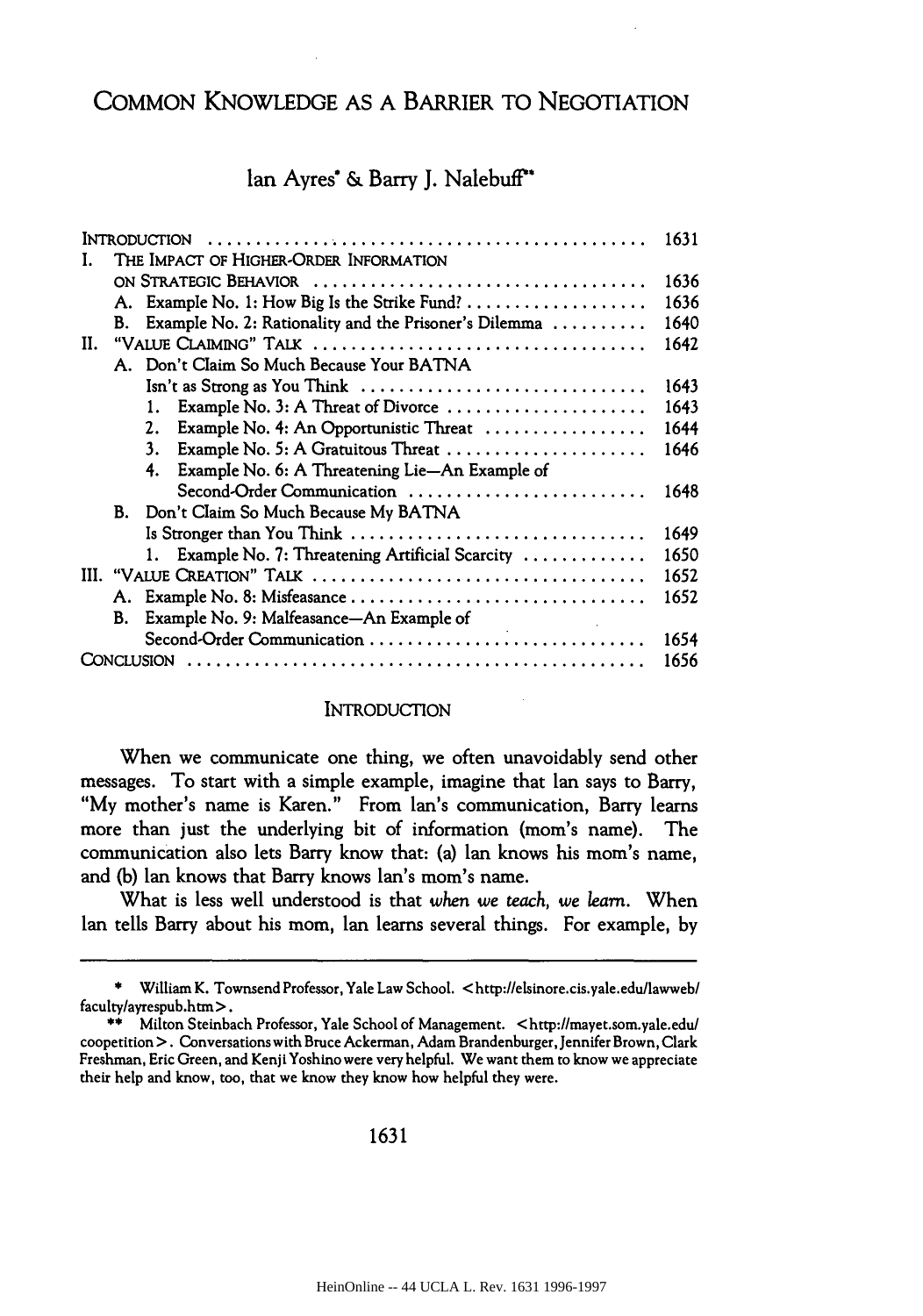telling Barry, Ian now knows that Barry knows Karen is the name of Ian's mom. Direct communication of a fact can potentially create two infinite series of knowledge.<sup>1</sup> If we symbolize the underlying bit of information (Karen is Ian's mom) as **&g),** then Ian's communication might create the following hierarchy of beliefs:

| TABLE 1: POTENTIAL HIERARCHY OF BELIEFS                       |                                                                 |  |  |
|---------------------------------------------------------------|-----------------------------------------------------------------|--|--|
| Ian's Knowledge                                               | Barry's Knowledge                                               |  |  |
| 1a. Ian knows $\&$                                            | 1b. Barry knows $\circledR$                                     |  |  |
| 2a. Ian knows Barry knows (C)                                 | 2b. Barry knows lan knows $\circledR$                           |  |  |
| 3a. Ian knows that Barry<br>knows that Ian knows $\mathbb{R}$ | 3b. Barry knows that lan<br>knows that Barry knows $\mathbb{R}$ |  |  |
| and so on $\dots$                                             | and so on $\ldots$                                              |  |  |

If Ian's communication succeeds in creating both of these infinite series, economists would say that the underlying fact is "common knowledge."<sup>2</sup> Table 1 makes clear how directly communicating a simple fact can produce other types of knowledge. Ian begins with what we will call "first-

<sup>1.</sup> Of course, for this to happen, it must be apparent to both the speaker and listener that the listener heard and understood what the speaker was saying. In many contexts, it will be unclear whether the listener received the message. (Indeed, we will argue that such ambiguity may not facilitate settlement.) But in other contexts-for example, if Barry's response confirms that he understands ("Oh really, my mother is named Karen too")-it will be clear as a practical matter that common knowledge is created.

<sup>2.</sup> The term is usually defined more compactly: "Something is common knowledge if it is known to each player, and, in addition, each player knows that the other player has this knowledge; knows that the other person knows the player knows it; and so forth." DOUGLAS G. BAIRD ET AL., GAME THEORY AND THE LAW 304 (1994).

For pioneering work on common knowledge, see Adam Brandenburger, Knowledge and *Equilibrium in Games,* 6 **J.** ECON. PERSP. 83 (1992). *See also* Robert **J.** Aumann, *Agreeing* to *Disagree,* 4 ANNALS OF STAT. 1236 (1976); John Geanakoplos, *Common* Knowledge, 6 J. EcoN. PERSP. 53 (1992); Paul Milgrom & Nancy Stokey, Information, Trade *and* Common Knowledge, 26 J. EcoN. THEORY 17 (1982).

In both common parlance and the common law, the term "common knowledge" merely means that an underlying piece of information is generally known. *See, e.g.,* Garrison v. Heublein, Inc., 673 F.2d 189, 192 (7th Cir. 1982) (holding that vodka was not unreasonably dangerous because the dangers involved in the use of alcohol are "common knowledge"); Caldwell v. Knight, 92 Ga. Ct. App. 747, 89 S.E.2d 900 (1955) (stating that the "common knowledge" doctrine does not require expert evidence when the reasonableness of the defendant's conduct involves matters within the collective common knowledge of the jury). In terms of Table 1, this definition only requires "first-order" knowledge (la and lb) and not the higher-order knowledge required under the game-theoretic definition.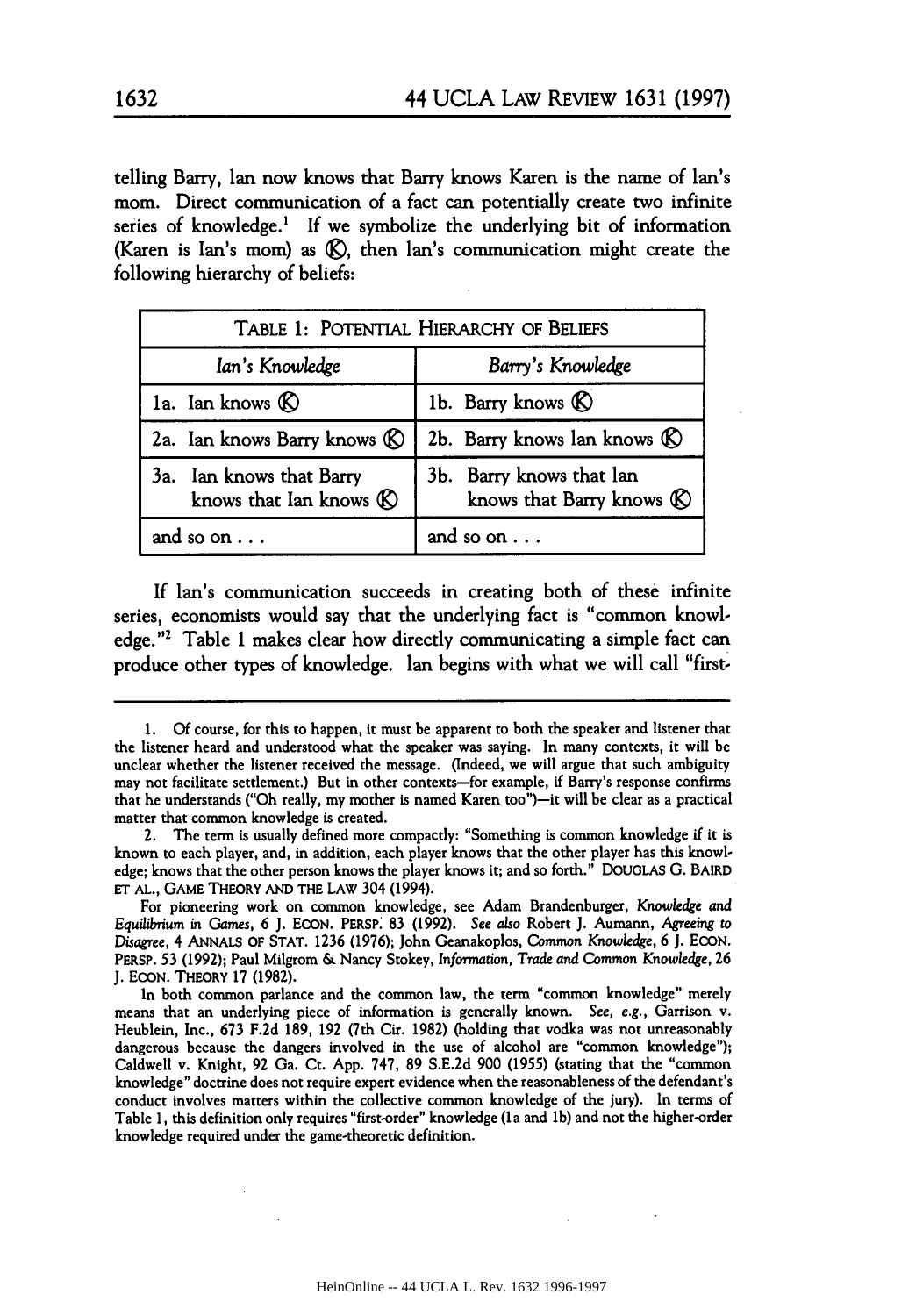order" information (la) and wants to convey this to Barry (1b). But in doing so, Ian may be teaching Barry "higher-order" information as well (2b, 3b, 4b, etc.). Moreover, by teaching Barry, Ian may unavoidably acquire higher-order information himself (2a, 3a, 4a, etc.).<sup>3</sup>

Now, for something like "my mom's name is Karen," it doesn't matter that "I know you know" and "you know I know you know," but in other situations it does. Indeed, the purpose of this Article is to show that during negotiations, parties will often want to communicate first-order information, but will not want to communicate to others (or teach themselves) higher-order information. We will show that common knowledge itself can be a barrier to efficient negotiation. Even when the communication of first-order knowledge facilitates agreement, the acquisition of higher-order knowledge at times can cause negotiations to unravel.

Our thesis contradicts accepted wisdom. In many negotiation models, common knowledge of crucial facts would facilitate trade.<sup>4</sup> In these models private information is a "transaction cost" that can impede negotiation.5 But we will show that preserving ignorance about higher-order information can actually promote trade.

This is where mediation comes in. Mediators can break the link between communicating first-order information and communicating higherorder pieces of information. If a mediator caucuses first with Ian and then tells Barry (C), Barry will have acquired the first-order knowledge, but he may not know that Ian knows  $\mathcal{R}(2b)$ , and Ian may not know that Barry knows  $\mathbb{R}$  (2a), and so forth.<sup>6</sup> The use of caucus mediation can usefully prevent  $\oslash$  from becoming common knowledge between Ian and Barry.

**6.** In caucus mediation, it is true that:

(a) when Ian tells the mediator, **(&)** may become common knowledge between Ian and the mediator; and

(b) when the mediator tells Barry, **(&)** may become common knowledge between the mediator and Barry.

But, making **(&)** common knowledge between the mediator and each of the individual parties may not be as destructive to negotiation as making  $\mathcal{R}$  common knowledge between the individual parties themselves-because the mediator will usually not have an ongoing relationship with the individual parties.

<sup>3.</sup> Notice that these two infinite series are linked together in a kind of "double-helix" structure. In its strongest sense, (3a) implies (2b), which in turn implies (la); and, (3b) implies (2a), which implies (lb). Higher-order knowledge implies certain forms of lower-order knowledge (but not vice versa). However, if Barry and Ian merely "believe" certain things-and hence may be mistaken-then a higher-order belief (for instance, 3a) would not necessarily imply a lowerorder belief (2b).

<sup>4.</sup> See MARTIN **J.** OSBORNE **&** ARIEL RUBINSTEIN, A **COURSE** IN **GAME** THEORY 117-31 (1994).

**<sup>5.</sup> See** Ian Ayres & Eric Talley, Solomonic Bargaining: Dividing *a Legal* Entitlement to *Facilitate Coasean* Trade, 104 YALE L.J. **1027** (1995).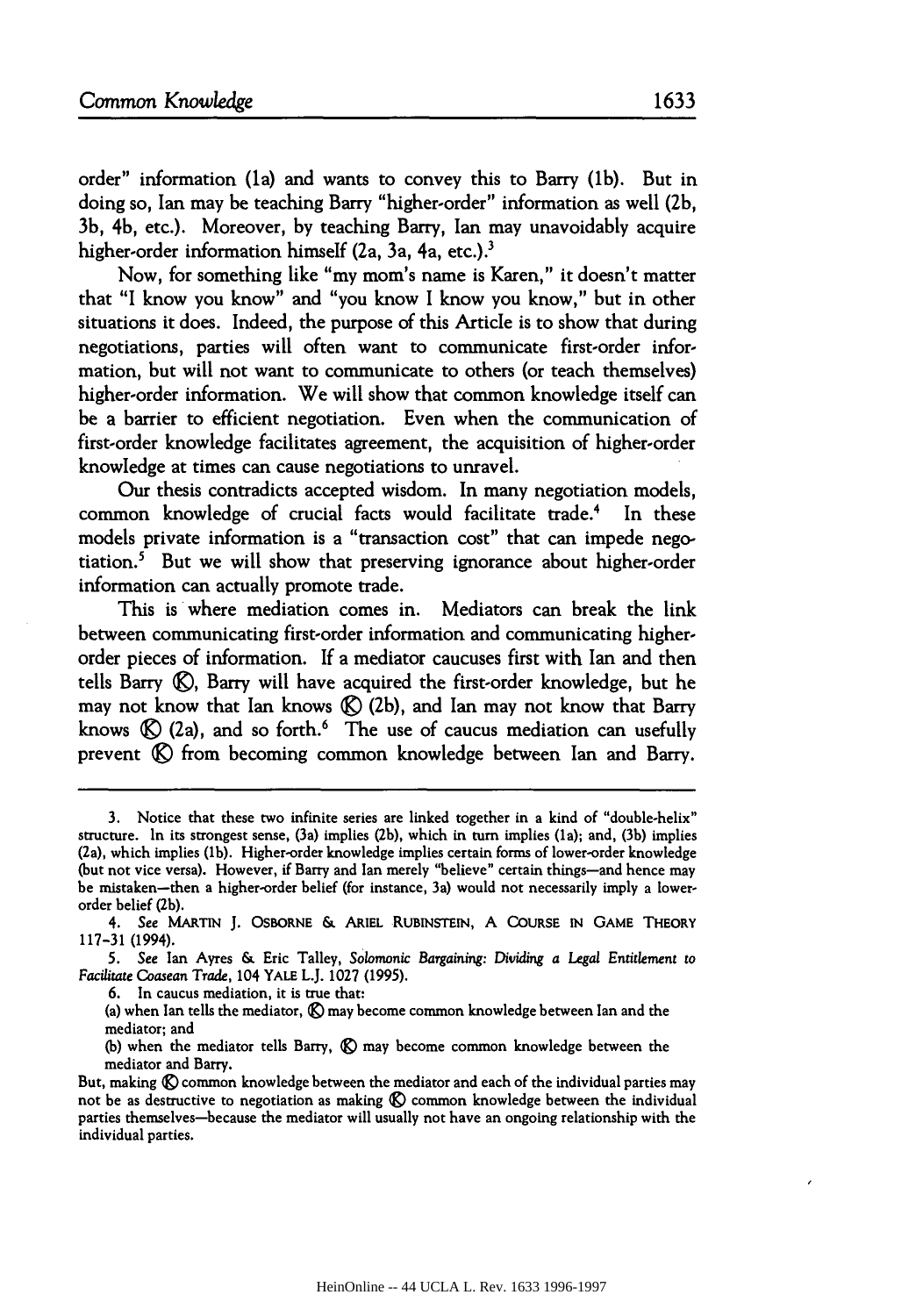Caucus mediation can communicate **(9)** (first-order knowledge) without creating common, higher-order knowledge among the parties. Moreover, even without caucus mediation, certain existing, indirect modes of speech might still communicate first-order information without creating commonknowledge problems. Though there is a trade off: communicating indirectly reduces the chance that the listener will understand the firstorder information but reduces the chances of communicating higher-order information.

In this Article, we will work through a series of examples showing how mediators can facilitate agreement by *preventing* the creation of common knowledge.<sup>7</sup> In each example, the communication of first-order information **(K)** lubricates trade, but the communication of higher-order information impedes trade. Direct communication at times is unhelpful because the listener also learns higher-order information (Barry knows that Ian knows **(9)),** and at other times it is unhelpful because the speaker learns higher-order information (Ian knows that Barry knows **(K)**) that he would prefer not to know.

Our examples are organized around the "value claiming"/"value creation" dichotomy introduced by David Lax and James Sebenius.<sup>8</sup> Communicating first-order information can be valuable in either type of negotiation. In distributive negotiations (value claiming), it is often useful for one side to communicate to the other side "You are claiming too much, because .... **."** In integrative negotiations (value creating), it is often useful for one side to communicate "You could create more value if you would **......**

The problem is the ellipses. First-order information often concerns *threats* and *insults.* In a distributive negotiation, it can be both individually and jointly useful for one party to explain why the other side's best alternative to negotiated agreement (BATNA) is lower than she thinks.<sup>9</sup> The problem is that the way a party makes the other side's BATNA low is

<sup>7.</sup> Our Article extends the thesis of Jennifer Brown and Ian Ayres that the uniquely mediative role for mediators is to control the flow of information between the parties. See Jennifer Gerarda Brown **&** Ian Ayres, Economic *Rationales* for *Mediation,* **80** VA. L. REV. **323** (1994).

**<sup>8.</sup> See** DAVID A. LAX & JAMES K. SEBENIUS, THE MANAGER AS NEGOTIATOR 117-53 (1986). In distributive negotiations-in which the parties are merely trying to determine whether there are gains from trade and how to divide them-value claiming predominates as parties rivalrously claim different shares of the gains from trade. In contrast, integrative negotiations present opportunities for the parties to create additional value **by** varying the terms of trade-so the parties must engage in a mixture of "value claiming" and "value creating" activity.

<sup>9.</sup> *See* infra note 24. A negotiator wants her adversary to have a weak BATNA. More than that, she wants her adversary to believe that she has a weak BATNA because, ultimately, her adversary's perceptions will determine her willingness to agree.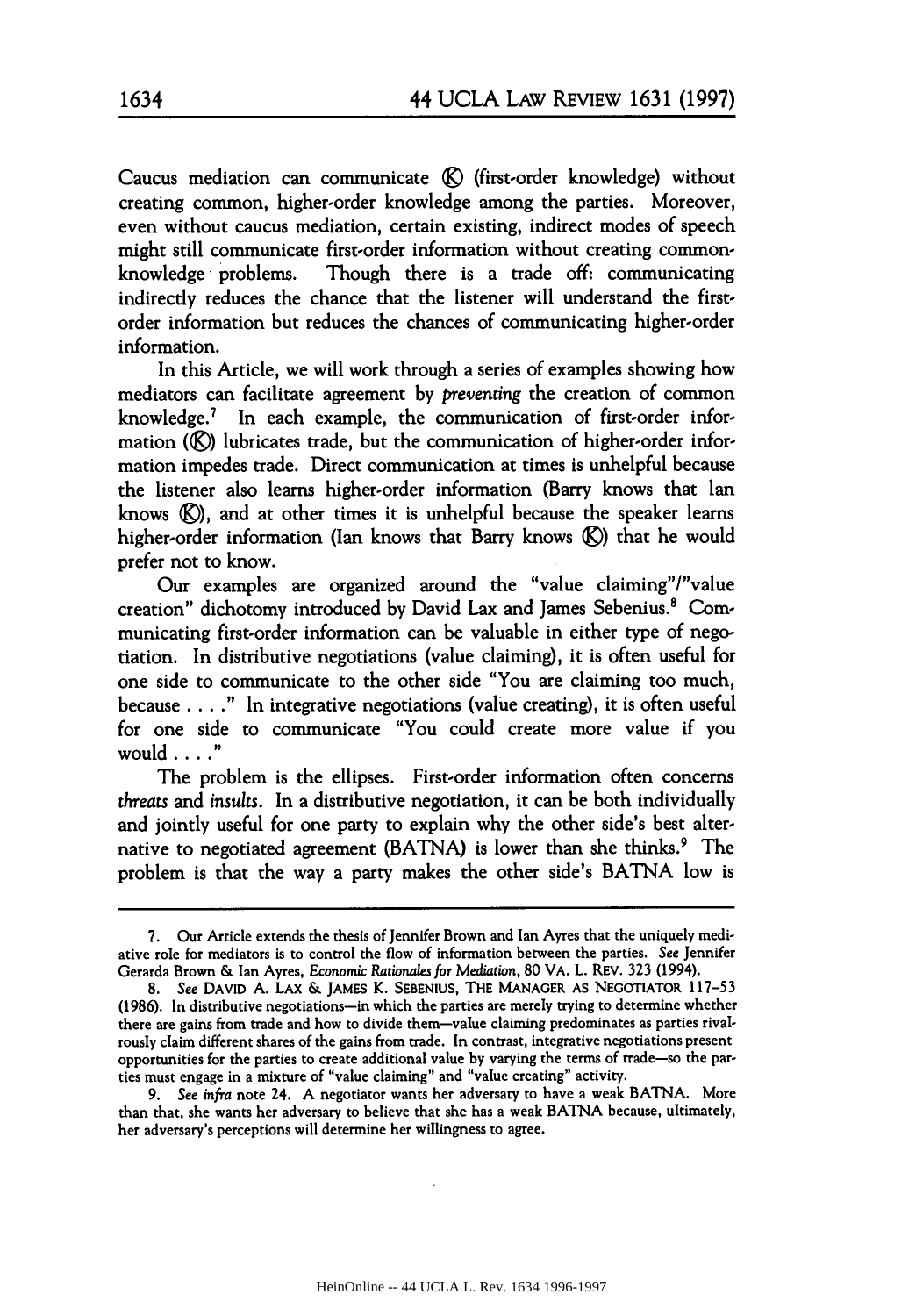typically not very nice: "In the absence of an agreement, you will have a low payoff because we will do something that will hurt you (break off relations, bring suit, etc.)." But higher-order information about threats can destroy value. If it becomes common knowledge that Ian has threatened Barry, then Barry may be reluctant to trust Ian. And Ian (the threatener) may be less likely to trust Barry. After all, how can Ian trust Barry if Ian knows that Barry knows that Ian is willing to exploit weakness?

Common knowledge can also inhibit integrative bargaining. To tell the other side how she could increase the joint gains from trade often entails revealing existing weaknesses about the other side. To create additional value, a party sometimes needs to implicitly insult the other side. As with threats, insults that become common knowledge can destroy value. An employer might want to tell an employee that they could jointly have a more valuable relationship if the employee stopped stealing. But, directly communicating this information can make both the employer and the employee less willing to continue the relationship. How can the employee continue to work with someone who knows she has been stealing? And how can the employer continue to employ someone who knows that stealing is allowed?

It is often difficult to prevent second-order information from being communicated along with first-order information. If I tell a mediator a particular threat, I have a pretty good idea that the other side will be told. 10 But it is less certain whether the other side will know that I know (and even less certain I will know that the other side knows that I know). Because higher-order knowledge is contingent on a chain of beliefs, uncertainty at lower levels may become exponentially magnified at higher levels." Even when mediators cannot prevent the communication of second-order information, they can successfully create uncertainty about the more attenuated forms of higher-order information.<sup>12</sup> And we will show

**<sup>10.</sup>** Some mediators claim they will only pass on information with a speaker's consent, but in practice, mediators indirectly disclose information garnered from one side during caucusing. See Jonathan M. Hyman, *The Model Mediator Confidentiality Rule,* 12 SEToN HALL LEGIS. **J. 17** (1988); *see also* Brown **&** Ayres, supra note 7, at 391-92.

**<sup>11.</sup> If** there is an **80%** chance that first-order knowledge is communicated, an **80%** chance that the sender knows about the communication, and an **80%** chance that the receiver knows that the sender knows, then there is only a **51%** chance of third-order knowledge (0.8 x 0.8 x 0.8).

<sup>12.</sup> Professors Susskind and Cruikshank, for example, have described how mediators can preserve uncertainty in caucus mediation:

**A** skilled intermediary can, in private meetings with the other participants, explore whether they would be willing to give up Y and Z in exchange for X. This might be phrased, "What if I could get them to give up X? Would you trade Y and Z?" Of course,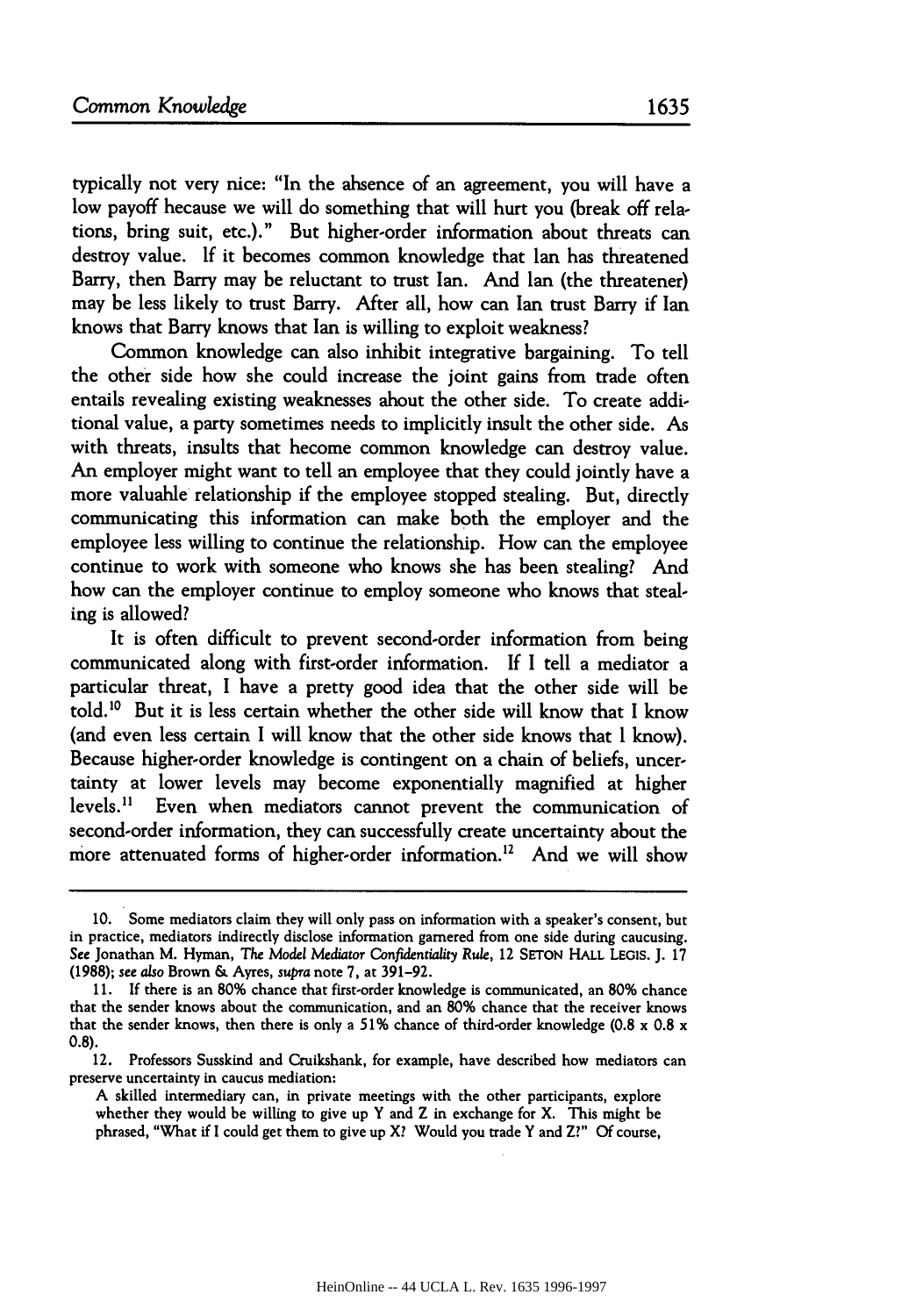that controlling third- and fourth-order information can at times beneficially affect negotiations.

The remainder of the Article is organized in three parts. Part I shows how negotiations can be crucially affected **by** beliefs about higher-order information. Part II presents a series of examples concerning "value claiming" talk. Part III discusses examples concerning "value creating" talk.

## I. THE IMPACT OF HIGHER-ORDER INFORMATION ON STRATEGIC BEHAVIOR

A problem with most game-theoretic models is that they make one of two extreme assumptions about information. They either assume that particular pieces of information **(K)** are private information, or they assume that particular pieces of information are common knowledge. But as our previous discussion makes clear, there are literally an infinite number of intermediate assumptions that might be made. This discussion will show that assuming common knowledge is not just an innocuous proxy for situations in which both parties know a particular fact. Even when both sides know a particular piece of first-order information, the parties' beliefs about higher-order information can crucially affect how they behave and shape the ensuing equilibrium. For now, we will not concern ourselves with how players acquire information; we seek only to establish that higher-order information matters.

#### A. Example No. **1:** How Big Is the Strike Fund?

To illustrate the importance of higher-order beliefs, we will begin with a story about a labor negotiation occurring before and possibly during a strike. For the sake of argument, imagine that both Labor and Management are intransigent, having made incompatible take-it-or-leave-it offers concerning job security. The only way to resolve the dispute will be for

the neutral already knows that such a trade is possible. He or she must phrase the question, though, in a what-if format to protect the confidentiality of the information secured earlier.

LAWRENCE **SUSSKIND &** JEFFREY **CRUIKSHANK,** BREAKING THE **IMPASSE: CONSENSUAL** APPROACHES TO RESOLVING PUBLIC DISPUTES 147 (1987).

Brown and Ayres have suggested that mediators should be more forthright about how they indirectly disclose caucus information. See Brown & Ayres, *supra* note 7, at 327, 392. But our analysis suggests that in a caucus mediation, the disputants may want the mediator to simultaneously: (a) reveal caucus information, and **(b)** say that she is not revealing. The fiction of mediator confidentiality may be a useful device to preserve uncertainty about higher-order information.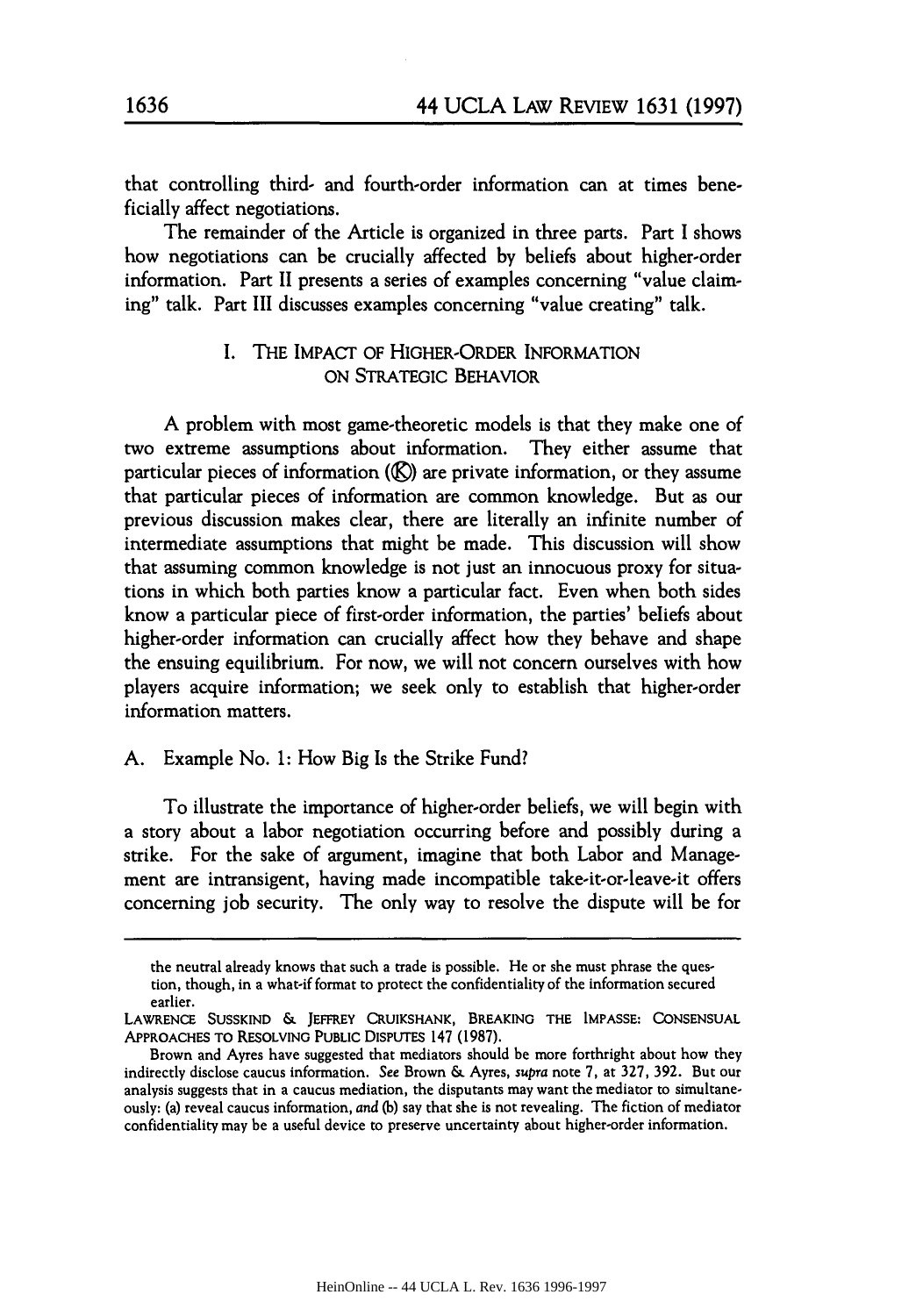one side to cave in and accept the other's position.<sup>13</sup> The question is who will concede.

Let us further assume that the cost of the strike is \$10,000 a day for Labor and **\$30,000** a day for Management. However, Management is better capitalized: Management's strike fund is \$3,000,000, and Labor's strike fund is \$700,000. Accordingly, Management can afford to hold out for one hundred days whereas Labor's strike fund will be exhausted at the end of seventy days.<sup>14</sup> (We assume that when the funding runs out, a party has to concede and the strike ends.)

Although Management can afford to wait one hundred days, it is not in Management's economic interest to do so. Management figures that giving into Labor's demands will cost it (in present discounted value) a total of **\$1** million. Hence, if the strike were to last more than thirty-three days, it would be better for Management to simply give in today.<sup>15</sup> For Labor, the strike is much more valuable. The present value of the **job** security it has demanded is worth \$600,000.<sup>16</sup> Consequently, Labor would be willing to strike for sixty days if that is what it took to win. Should it anticipate that the strike would take more than sixty days, then it would not be worth fighting-even if Labor thought that it would ultimately win.

Given this scenario, who do we expect to win the conflict? At first glance, it looks as though Labor is willing to fight longer than Management (Labor has the incentive and sufficient resources to hold out past Management's break-even threshold). So it should be the victor. Anticipating this, Management might as well give in right away.

But as you might suspect, the parties' optimal behavior is more subtle and critically depends on beliefs about beliefs. To keep things as simple as possible, we assume that Management's and Labor's daily strike costs (\$30,000 and \$10,000, respectively), Management's strike fund (\$3,000,000), and Management's and Labor's cost of conceding (\$1,000,000

**<sup>13.</sup>** A dichotomous outcome might be caused by an indivisible contract term, such as **job** security.

<sup>14.</sup> For example, while our example is stylized, the size of strike funds powerfully affects labor negotiations. American Airlines and its pilots negotiated a recent dispute in the shadow of similar strike consequences. See Tom Stieghorst, *Deregulation, Unions: Airline Industry's* Rocky *Ride,* SUN-SENTINEL (Fort Lauderdale, FL), Feb. 9, **1997,** at 14A ("American has **\$1** billion in profits socked away **....").**

**<sup>15.</sup>** Even if management knew that **it** could ultimately win **in** 34 days, the strike would cost management \$1,020,000 (34 x **\$30,000),** and the wage concession would only save management **\$1,000,000.**

<sup>16.</sup> Job security might cost Management more than **it** benefits Labor if **it** makes production less efficient.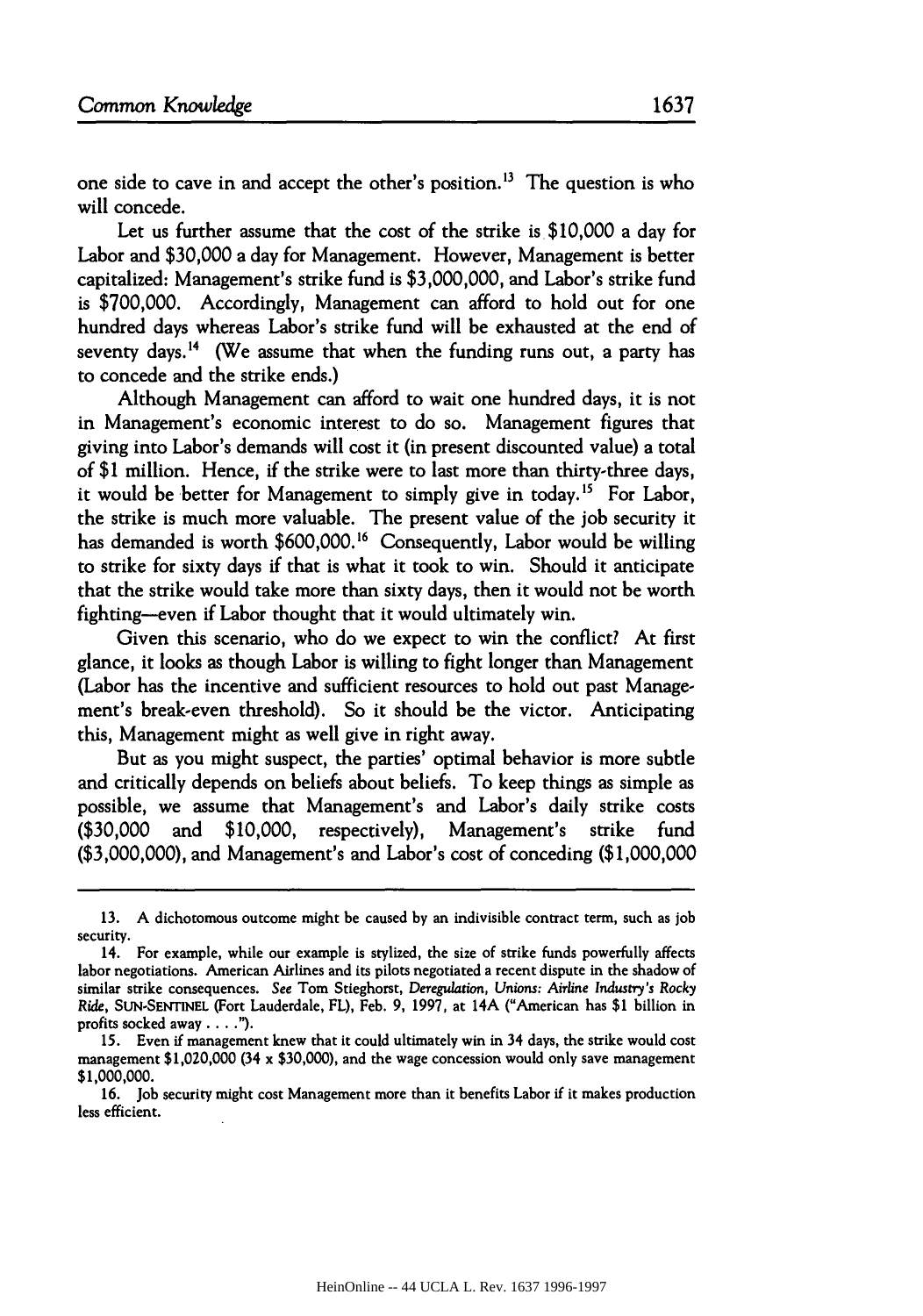and  $$600,000$ , respectively) are all common knowledge.<sup>17</sup> We focus solely on the players' beliefs about the size of Labor's strike fund (\$700,000) to show that higher-order beliefs about the fund can crucially affect the length of the strike.

To understand the play of the game, we need to consider what would happen at all possible points in the game. Let's analyze the players' optimal behavior at the end of the game and then work backward. The game cannot last longer than seventy days because Labor would need to concede after this point. If the players reach the seventieth day, what should Management do? If Management knows Labor's budget constraint, then it shouldn't concede. **By** holding out a single additional day (costing \$30,000), Management can assure itself that Labor will concede (producing a \$1,000,000 benefit). Even though holding out for seventy days produces a net loss for Management,<sup>18</sup> from the perspective of the seventieth day, the costs of past strike days are "sunk" and therefore should not affect Management's decision on whether to continue.

Indeed, this logic suggests that if Management knows the size of Labor's strike fund, Management's dominant strategy is not to concede after day 37. Upon day 37, Management will have to wait no more than thirty-three days to be assured of winning the strike, and the incremental cost of holding out from this point on is worthwhile.<sup>19</sup> Of course, we haven't yet determined if Management will want to hold out until day 37, but if it does, Management will continue to hold out. For the sake of notation, we will call the fact that Labor has only a seventy-day strike fund **(E.** Our first conclusion, therefore, is that Management should stay in the game from day 37 onward if it knows **G.**

**<sup>17.</sup>** For simplicity, we also assume no discounting of future profits.

**<sup>18.</sup>** (\$1,000,000- 70 x \$30,000 = -\$1,100,000)

**<sup>19.</sup>** See Lucian Arye Bebchuk, A *New Theory Concerning the Credibility and Success of Threats* to *Sue,* 25 **J.** LEGAL STUD. 1 (1996).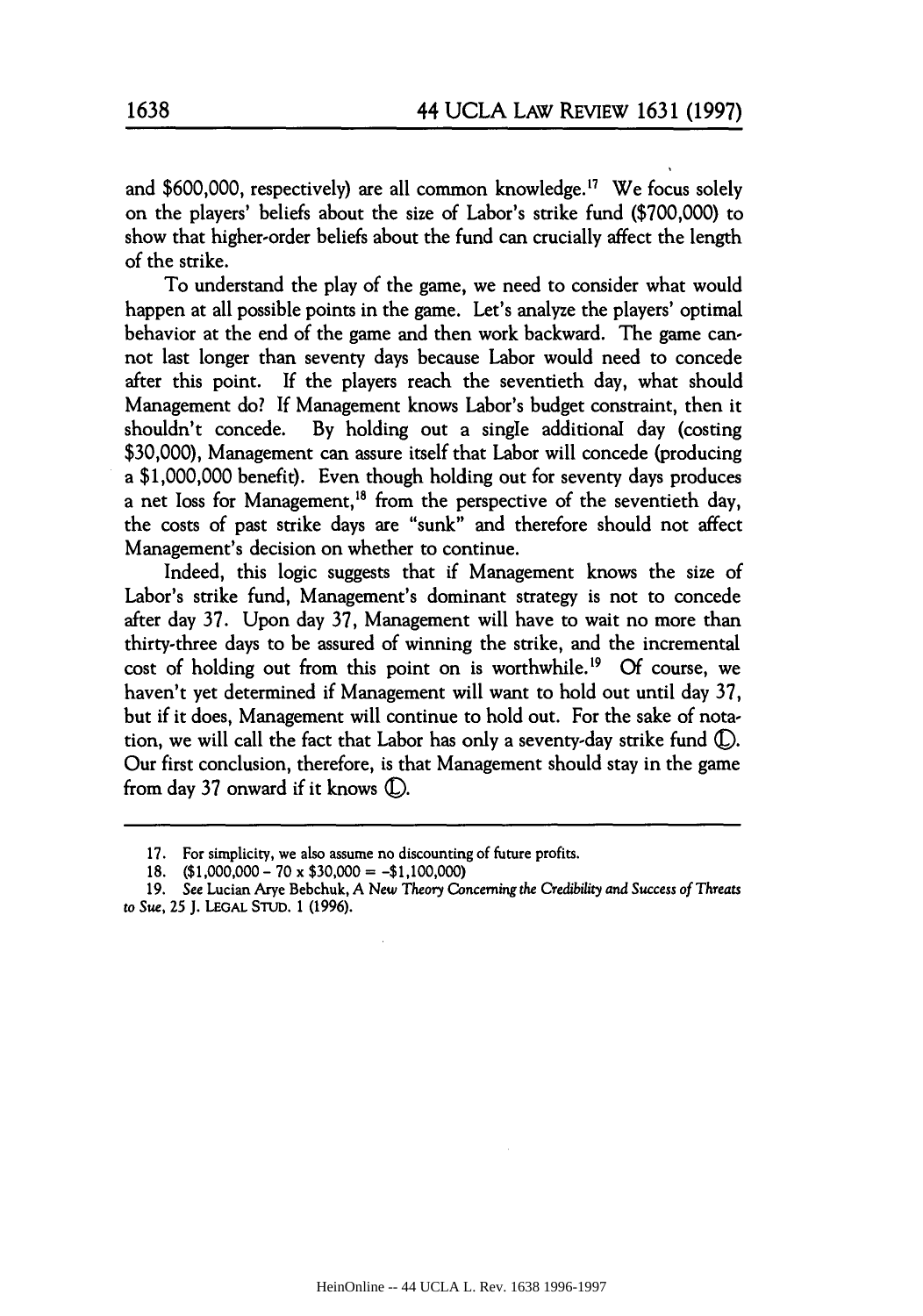If Labor knows that Management knows (L, then at any point after day 37, Labor should quit immediately. That is, the consequence of Management knowing  $\mathbb D$  is that Management will not be giving in; once Labor understands this **(by** knowing that Management knows **([),** Labor might as well save the otherwise-wasted strike costs and give in today.

What if Management knows that Labor knows that Management knows **(©?** Then Management shouldn't quit if it ever reaches day 4 of the strike. The reason is that if Management can hold on until day 37-which is only thirty-three days away-Management knows it will then win right away. Management knows that on day 37 Labor will see the handwriting on the wall and then concede immediately. Therefore, Management's holding out after day 4 is worthwhile because the wait will at most be thirty-three days until victory.

To make the next step in the argument requires that Labor knows that Management knows that Labor knows that Management knows **(E.** In that event, Labor should concede right away at day 4. Labor can predict at day 4 that the game will be over on day 37 with Labor conceding, so it might as well concede now.

Of course, if Management knows that Labor knows that Management knows that Labor knows that Management knows **(E),** then it should surely not concede on even the first day. All Management has to do is wait until day 4 to be victorious. Four days is a small price to pay.

The final step of the argument arises if we can say that Labor knows that Management knows that Labor knows that Management knows that Labor knows that Management knows (D. It's a mouthful. If true, Labor might as well give in right away. The alternative is to strike for four days and then concede.

It seems that **by** using backward induction we have "solved" the game. The predicted result is that Labor will concede immediately. But that conclusion requires some very strong assumptions about higher-order knowledge. In particular, we can confidently predict that Labor will immediately concede only if we are willing to assume the existence of sixth-order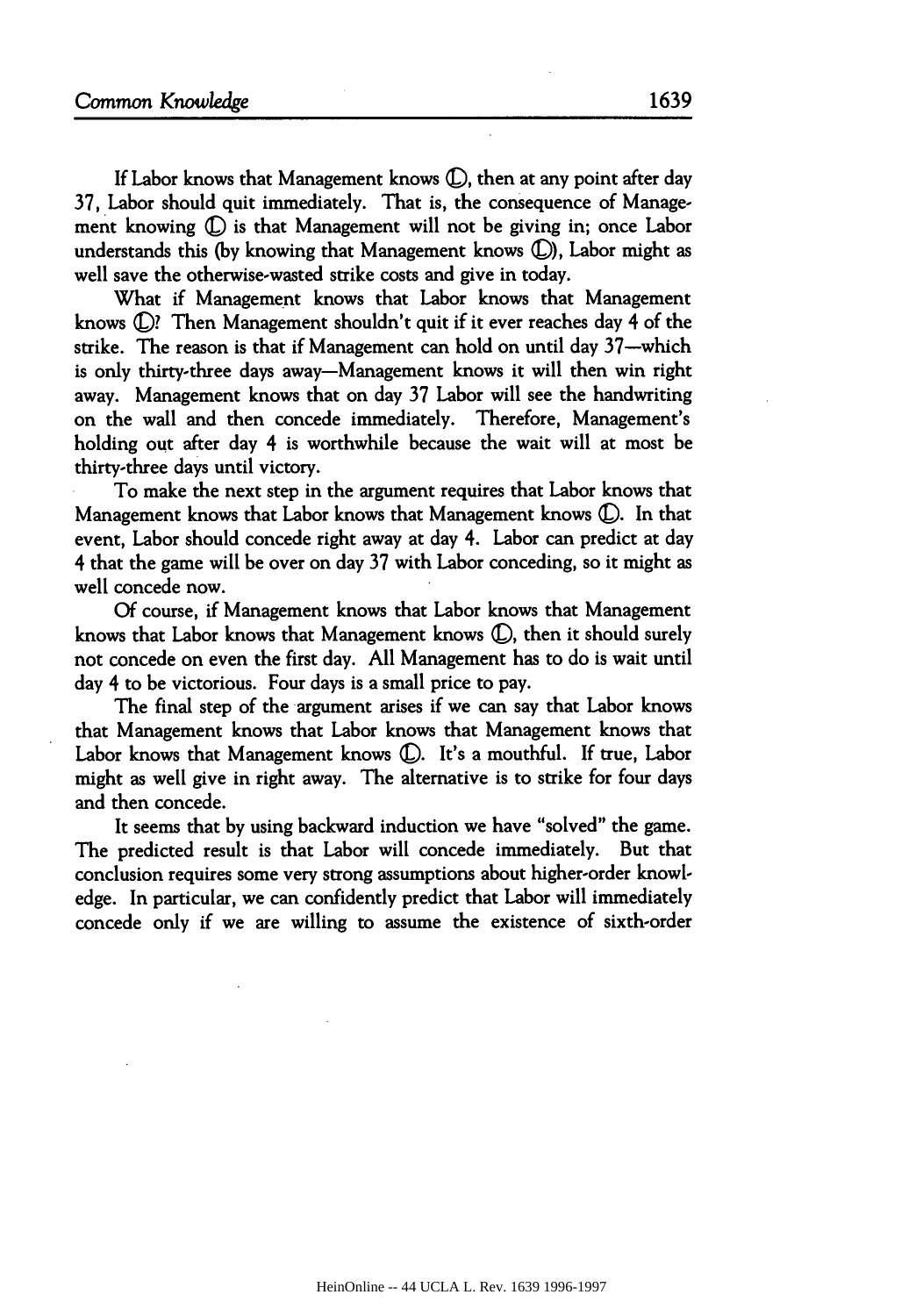information.<sup>20</sup> It might very well be the case that both Management and Labor know **(L).** Labor might even know that Management knows **0.** But Management isn't sure of this fact. Hence it can't count on Labor giving in on day **37.** Since it's not worth fighting thirty-seven days to win, Management could, in full rationality, decide to concede right away. In fact, it could even decide to concede on any day between **1** and **36.21**

B. Example No. 2: Rationality and the Prisoner's Dilemma

Critics of economics often attack the assumption that individuals are rational. But, in many contexts, the unexamined assumption that rationality is common knowledge can have profound effects on how players behave. Assuming that the rationality of each of the players is common knowledge is much stronger than merely assuming each player is rational.

<sup>20.</sup> We can restate this example in terms of Table **1 by** re-labelling Ian **=** Labor; Barry **=** Management; and  $\mathbb{Q} = \mathbb{Q}$  = first-order information that Labor's strike fund is \$700,000. Our example shows that the following types of information are sufficient to produce the following equilibrium behavior:

| TABLE 2                                                                                               |                                         |  |  |  |
|-------------------------------------------------------------------------------------------------------|-----------------------------------------|--|--|--|
| Knowledge                                                                                             | Equilibrium Behavior                    |  |  |  |
| (1b) Management knows $\mathbb{D}$                                                                    | Management will hold out from day 37 on |  |  |  |
| (2a) Labor knows Management knows $\mathbb D$                                                         | Labor concedes on day 37                |  |  |  |
| (3b) Management knows Labor knows<br>Management knows (                                               | Management will hold out from day 4 on  |  |  |  |
| (4a) Labor knows Management knows Labor<br>knows Management knows (D)                                 | Labor concedes on day 4                 |  |  |  |
| (5b) Management knows Labor knows<br>Management knows Labor knows<br>Management knows (D)             | Management will hold out from day 1 on  |  |  |  |
| (6a) Labor knows Management knows Labor<br>knows Management knows Labor knows<br>Management knows (D) | Labor concedes on day 1                 |  |  |  |

This example exploits the "double-helix" structure of iterated knowledge, discussed *supra* note 3, in that we assume (6a) implies **(5b),** which implies (4a), and so on.

**21.** In this stylized example, Management would have every reason to communicate that it knows the size of Labor's strike fund in order to make  $\mathbb O$  common knowledge. But in later examples, both parties will be better off if higher-order information is not produced.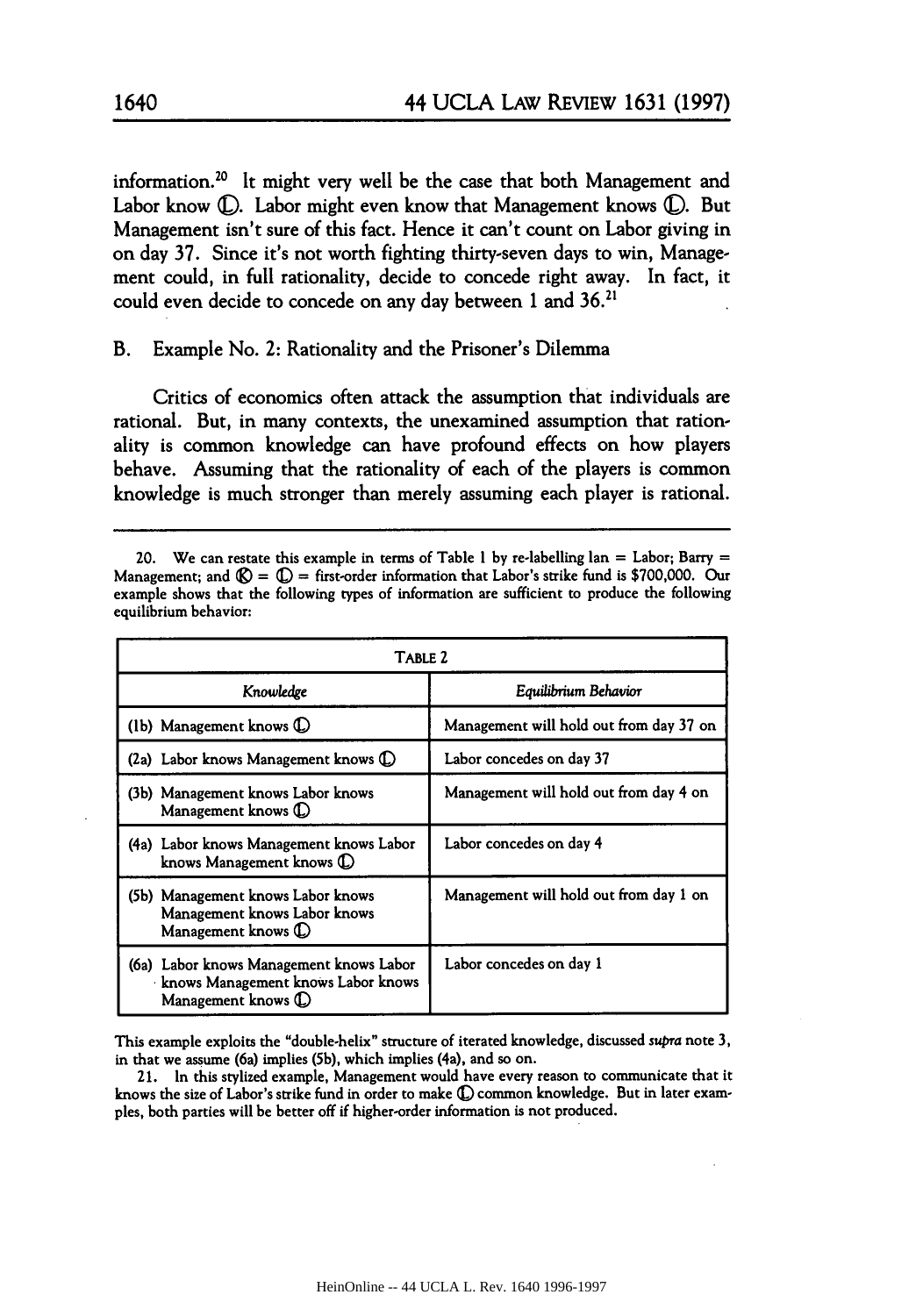We might not want to abandon the notion of rationality, but we may want to relax the notion of common knowledge of rationality. Doing so allows for markedly different equilibrium behaviors.

To explore how higher-order knowledge about rationality can affect a game, let's look at a prisoner's dilemma game that is repeated a finite number of times. Our point here is not to show how higher-order knowledge about rationality affects negotiations, but to show more generally how higher-order knowledge can affect equilibrium behavior.

First, let's analyze the case in which there is only one iteration. If you are rational, you should defect. Period. End of discussion.<sup>22</sup> And the only requirement is rationality. It doesn't matter whether you think the other person is rational or not. Defecting is the dominant strategy if you are rational.

Now, let's look at a two-iteration version. Defecting in the first period is now only a dominant strategy if you are rational *and* if you believe that I am rational. If you think I might not be rational, it might make sense for you to cooperate in the first period to induce me to cooperate in the second period.

Finally, let's look at a three-iteration version. What is a sufficient assumption for you to defect in the first period? Well, you know that you will defect next period if (at the beginning of next period) I believe you are rational. Because if I think that you are rational (even after seeing you cooperate in the first period), I will believe that you will defect in the third period, and therefore I will defect in the second period. Since I will defect in the second period, you might as well defect in the first. It is your belief about my belief of your rationality that is crucial. And so, if you believe that I am rational, and if you believe that I will think that you are rational even if I see you cooperate in the first period, then you will want to defect in the first period.

The take-home lesson is that in a finitely repeated prisoner's dilemma game, the unique equilibrium is defect-defect in all rounds if the players have sufficiently higher-order beliefs about rationality. The order of beliefs about beliefs about rationality has to be commensurate with the number of repeat plays. We don't have to assume that the players are irrational to produce cooperation. It may be sufficient-and more reasonable-to simply assume that rationality is not common knowledge (and does not extend to

<sup>22.</sup> Defection is the dominant strategy for a rational player in a one-shot prisoner's dilemma game because defection produces a high payoff for a player regardless of her beliefs about how the other player will behave.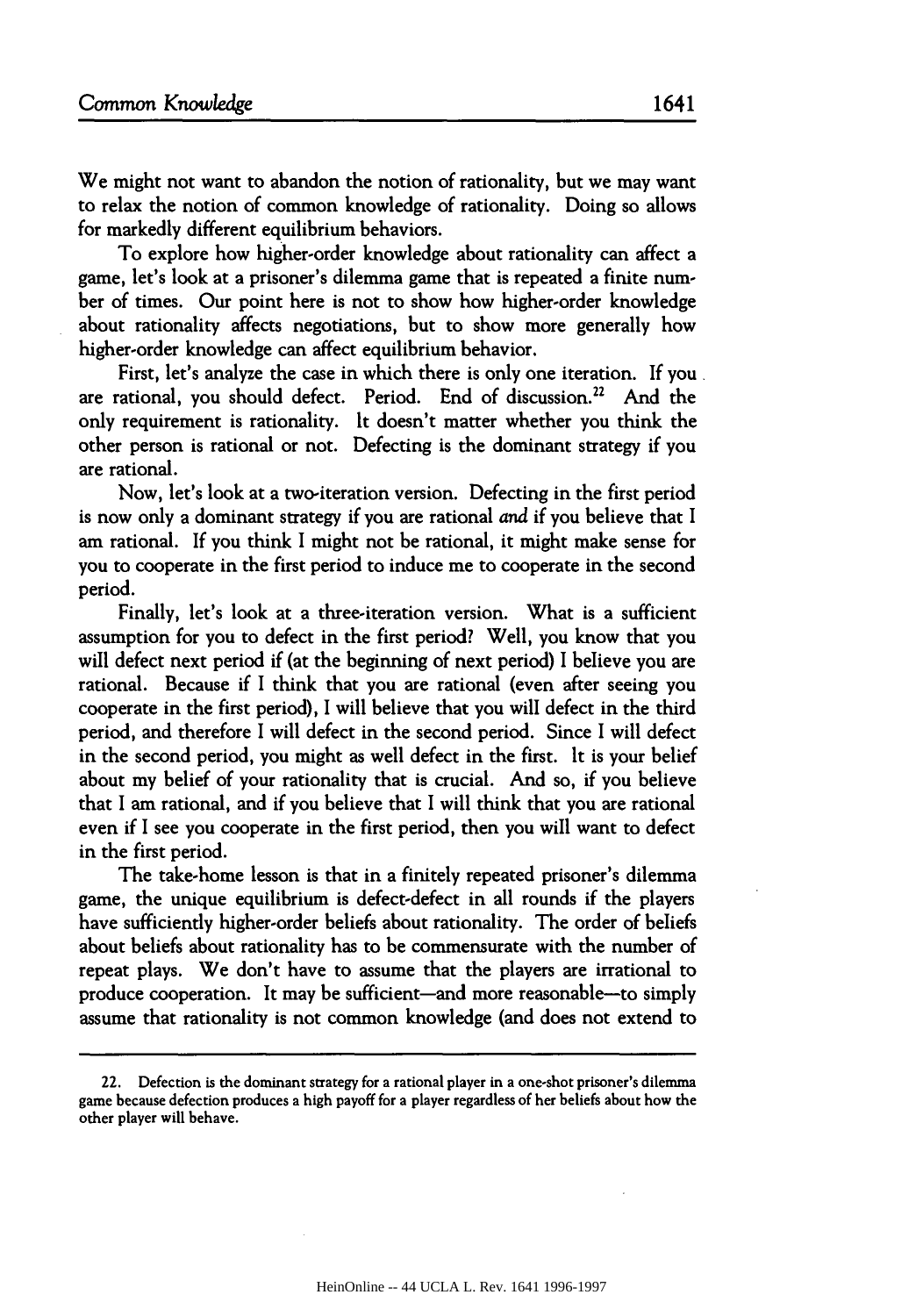order levels higher than the number of rounds).<sup>23</sup> This "resolution" of the finitely repeated prisoner's dilemma shows how assumptions concerning seemingly attenuated, higher-order knowledge can dramatically affect the play of the game.

### II. "VALUE CLAIMING" TALK

We turn our attention now to how communication during negotiations can affect both first- and higher-order information. In a negotiation, it is useful for each party to know the maximum and minimum price at which a deal might be struck. ADR theorists tend to refer to these extremes as each party's **BATNA;** economists tend to use the term "reservation price. **'24** But whatever the names,<sup>25</sup> misinformation about either of these extremes can impede negotiation. For example, a seller who is misinformed about the buyer's reservation price may demand a price that exceeds the maximum amount a buyer is willing to pay. Poor information about BATNAs can impede trade because a party may mistakenly demand more gains from trade than actually exist. To prevent this inefficiency, it will be both individually and socially useful for negotiators to credibly communicate information about both their own and the other side's reservation price. These communications take the generic form:

- (a) Your **BATNA** is weaker than you think, and
- (b) My BATNA is stronger than you think.<sup>26</sup>

25. We prefer to analyze negotiations in terms of "added value." The most favorable payoff any party can hope for is that party's added value. See ADAM M. **BRANDENBURoER** & **BARRY J. NALEBUFF,** CO-OPETITION 45 (1996).

26. These are not the only examples of "value claiming" talk. For example, if you are reluctant to negotiate because you mistakenly believe that there are no gains from trade, **I** might want to tell you: **"My** BATNA is lower than you think." In Example No. **6,** we will also discuss an example dealing with lying, in which one party wants to communicate: **"I** know (what you already know) that your BATNA isn't as strong you are claiming it is." See infra Part II.A.4. And as we discuss at the end of this section, "value claiming" talk can relate to any primitive of a distributive bargaining model. **See** infra Part II.B.

<sup>23.</sup> Cooperation can also be induced in infinitely repeated games if the future is sufficiently important (that is, the discount rate is sufficiently small). See ROBERT AXELROD, **THE** EVOLUTION OF COOPERATION 124-41 (1984).

<sup>24.</sup> ADR theorists might not equate BATNA with a reservation price because they are reluctant to monetize the "best alternative." But when a BATNA is easily monetizable, the two concepts are identical. For example, if Yale is negotiating to buy electricity from a local supplier and Yale knows that it can buy as much as **it** wants **out** of state at 34/kw, then we could say that this outside offer represents either Yale's BATNA or its reservation price.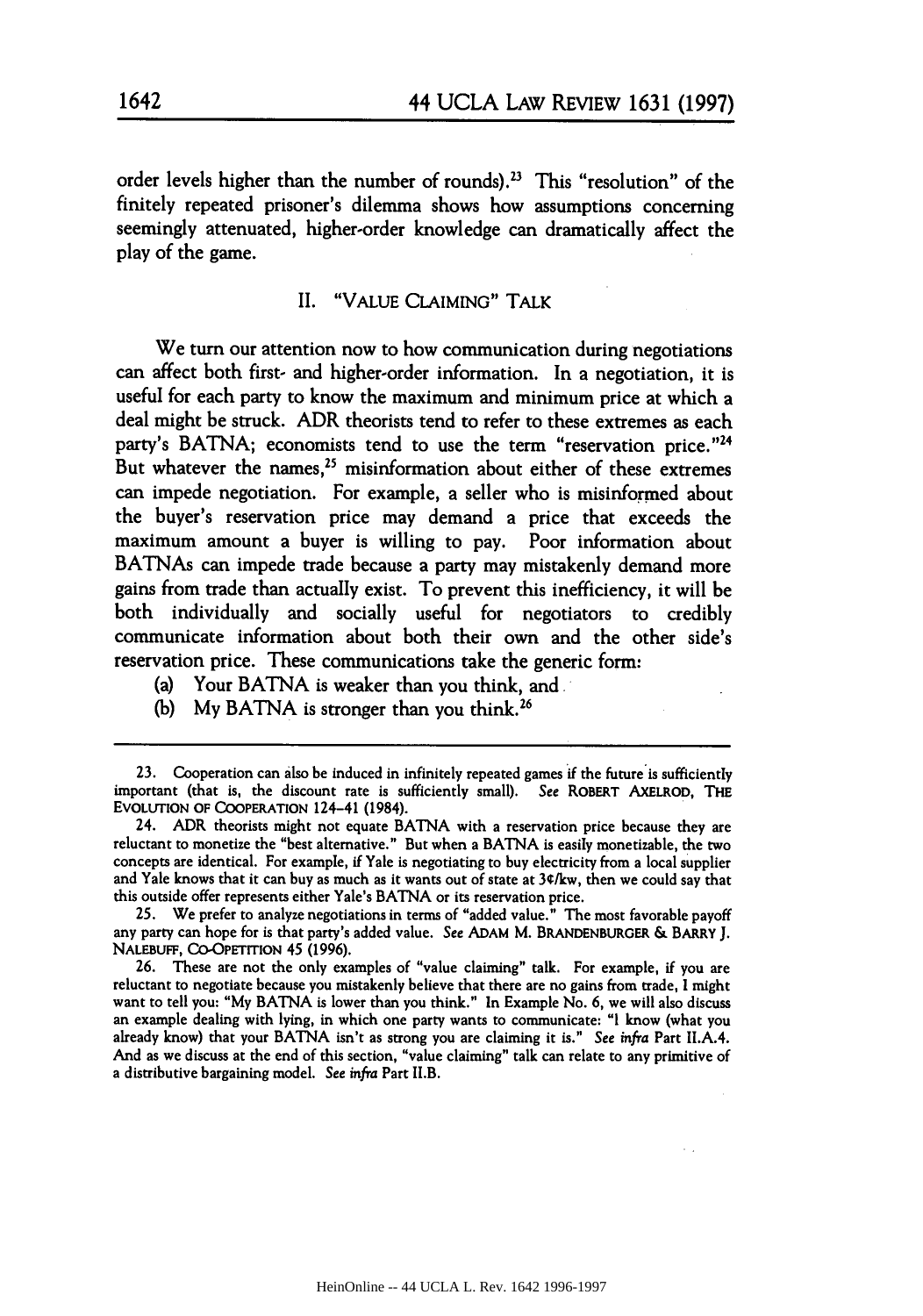But these coolly rational communications are often backed up by hot threats that can impede settlement if the threats become common knowledge.

A. Don't Claim So Much Because Your BATNA Isn't as Strong as You Think

Each of the four examples in this section involve threats. Remember, our primary goal is to show that first-order communication of threats can facilitate settlement, but higher-order communication (that is, the threat becoming "common knowledge") can impede settlement. If we succeed in establishing this, it is straightforward to show that mediators can help achieve these competing objectives by passing on first-order information while filtering higher-order knowledge.

**1.** Example No. **3:** A Threat of Divorce

Imagine a husband and wife who are having trouble in their relationship. The husband might say, "Honey, I want this relationship to work, but if you can't make these changes then I want a divorce." Some spouses would respond to this type of "threat" by saying: "You got it." The husband might reply, "I didn't want the divorce, I wanted the changes." But by this point, it may be too late.<sup>27</sup>

The problem is that the husband's threat communicated not only the consequences of maintaining the status quo but higher-order information as well. The wife now knows that the husband is contemplating a divorce, and the husband knows that the wife knows this.<sup>28</sup> The wife might not be willing to see a marriage counselor or try to work something out if she thinks her husband has one foot out the door. The wife can't pretend not to know, and the husband can't pretend that the wife doesn't know.

The higher-order information can make each side more reluctant to stay in the marriage. The wife is reluctant to stay in a marriage when the

**<sup>27.</sup>** We know of an engagement threat that is all too close to this example. After wedding invitations had been sent, the bride-to-be raised the possibility of postponing the ceremony. The groom-to-be responded in no uncertain terms. **"If** you postpone the wedding, I will never marry you." This statement caused the engagement to quickly unravel. The bride-to-be could not marry someone who would make such an explicit threat.

<sup>28.</sup> In terms of Table I,  $\bigotimes$  is the fact that the husband is contemplating divorce. The husband's threat not only communicates  $\mathcal{R}(1b)$ , but also communicates higher-order information.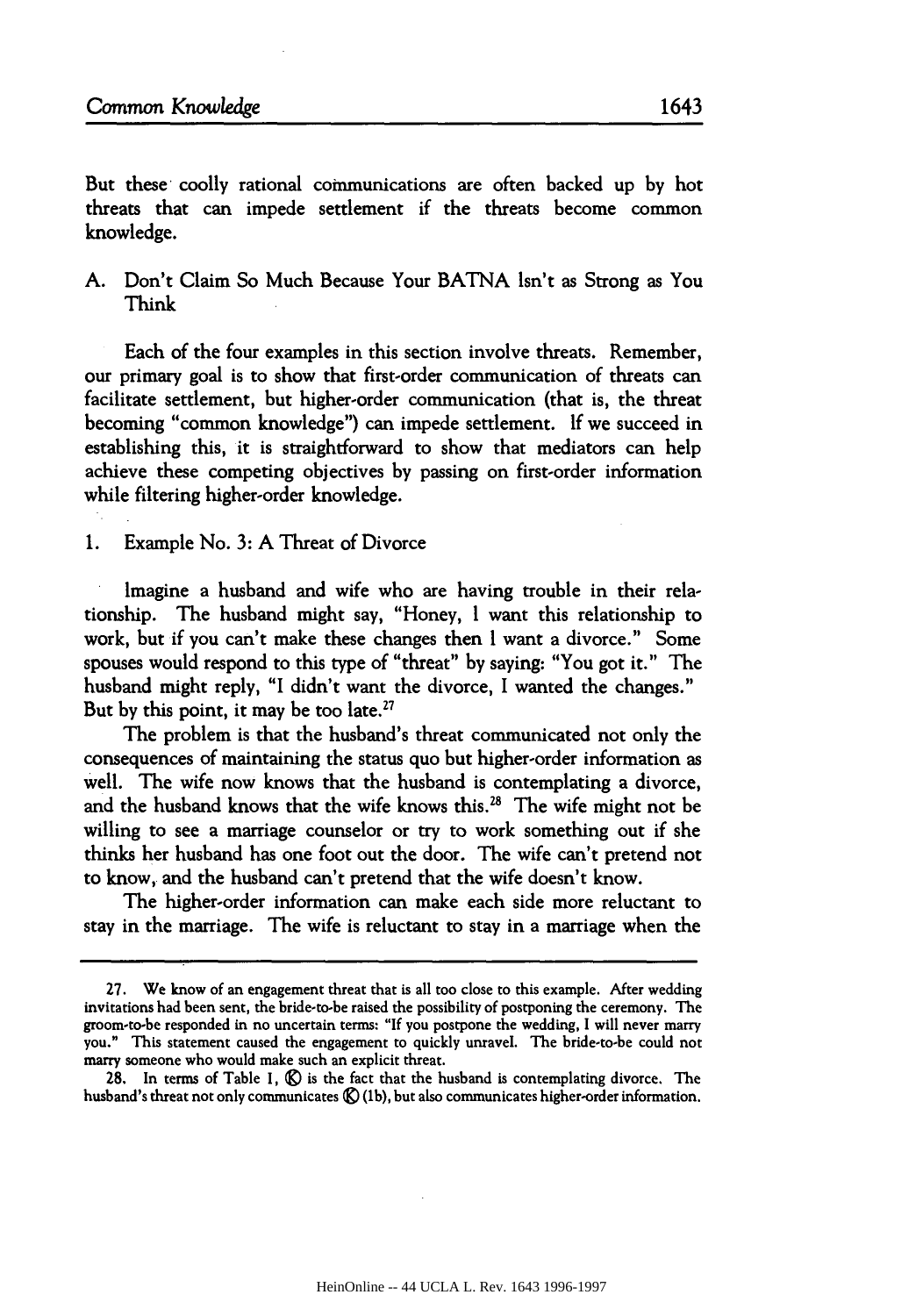husband knows she is knuckling under to a threat. And even if she was willing, the husband may think that given her current knowledge, she wouldn't really be committed to change, and thus he isn't willing to make the commitment. The higher-order information that the husband learns when he threatens can make him less willing to stay in the marriage. Common knowledge of the threat destroys the possibility of mutual trust and commitment.

Savvy mediators (marriage counselors) can help the couple see the consequences of their actions-without creating common knowledge. In essence, it is useful for the wife to understand that her BATNA is not as strong as she thinks it is. She may mistakenly think that she can keep the status quo and preserve her marriage. The marriage counselor (after talking privately with the husband) might ask the wife: "What do you think will happen if you stay on the current course?" or (if that doesn't do the trick), "Do you think your marriage might end if nothing changes?" **Of** course, the wife might infer that even the first, more indirect question has its roots in a threat that the husband communicated to the mediator. But if done well, the mediator can convey the message while retaining sufficient uncertainty on both the husband's and wife's sides about higher-order information.

#### 2. Example No. 4: An Opportunistic Threat

The disruptive effects of direct threats apply equally well to business settings. Imagine a negotiation between two corporations concerning a contract renewal to supply certain goods on January 30. The supplier might try to negotiate a higher price **by** saying on January **15:** "Look, we are the only company in a position to produce the goods right now for you, so if you want your supply on January 30, here's the price and you better sign this contract or your factory is going to get shut down." The buyer might sign the contract because she has no alternative. As in the divorce example, the supplier in essence is trying to tell the other side that she has a weaker BATNA than she realizes: **If** the buyer doesn't agree to pay the higher price, she will be left with no goods at all. But the buyer's BATNA is weaker because of the seller's opportunism. The seller is threatening to do something it may have a legal right to do but that violates any norm of a "partnership" orientation.

Directly communicating this threat might cause the relationship to end, because the threat becomes common knowledge between the two companies. The threat might force the buyer ultimately to break off the relationship because the buyer realizes that the seller has already actively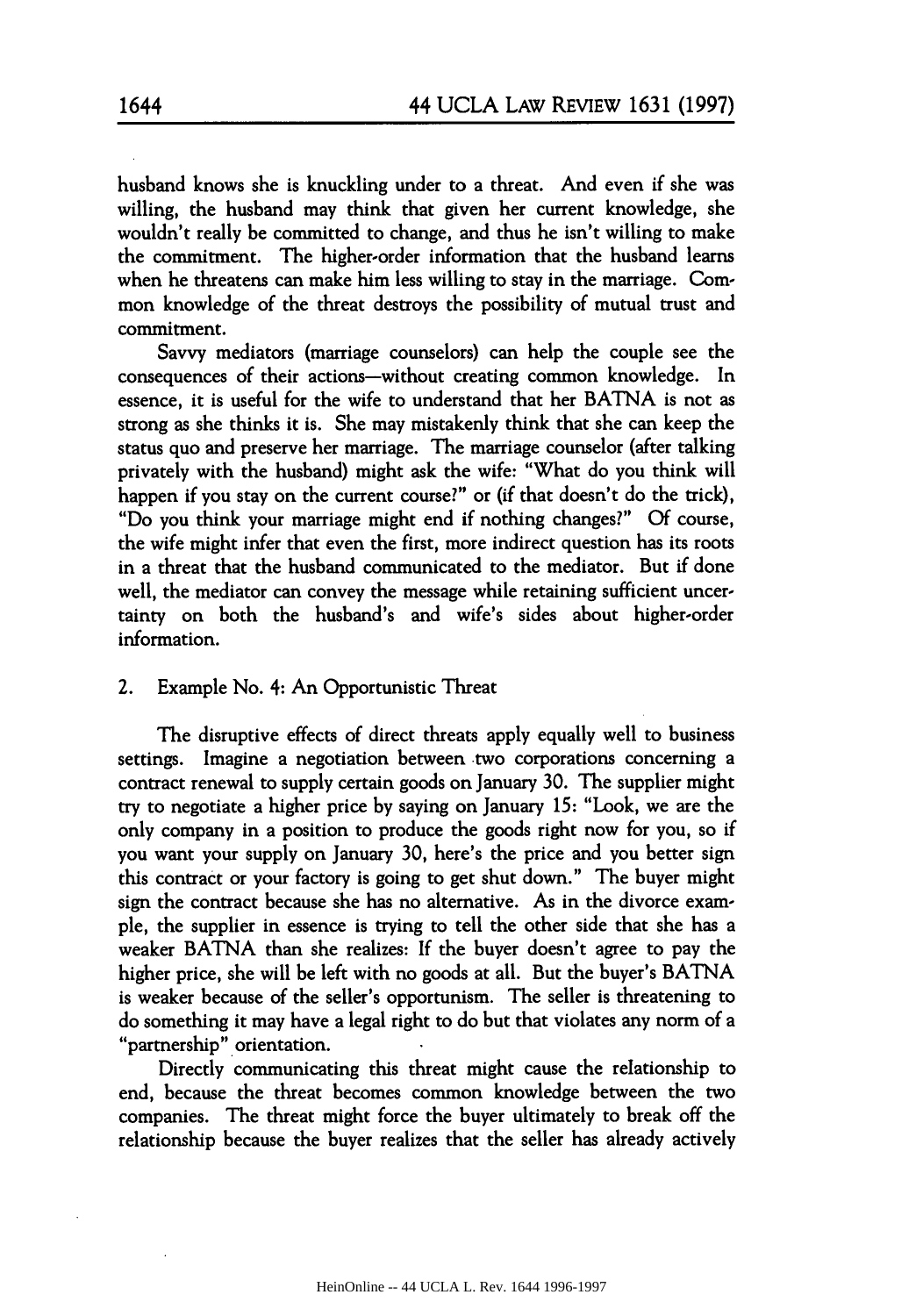considered opportunism.29 Once the buyer knows that the seller doesn't have a "partnership" orientation, the buyer might well choose not to continue a long-term cooperative arrangement.

Moreover, what the seller learns by making the threat may now make the seller herself more reluctant to continue trading with the buyer. Now that the seller knows that the buyer knows that the seller can't be trusted, the seller has less reason to trust the buyer. An unintended consequence of the seller's threat is that the seller now realizes that he can no longer trust the buyer. In retrospect, the seller may wish he had not made the threat, but his threat is irreversible: How can the buyer ever not know? The knowledge is irreversible.<sup>30</sup>

Once again, a mediator could communicate to the buyer the consequence of no agreement without the threat becoming common knowledge. The mediator doesn't need to directly suggest the consequence: "The supplier might break off relations if you don't pay the higher price." It will often be sufficient to ask the buyer: "What do you think will happen if you don't reach this agreement? What do you think the supplier might do? What would you do if you were the seller?" This type of mediation can be effective precisely because it obscures the higher-order information. Even if the buyer comes to realize that the seller may stop shipment without a renewal, the seller does not know that the buyer has come to realize this.

Sometimes the role of the mediator can be played by the negotiators themselves. One of the things that good negotiators often do is turn themselves into mediators. They get the other side to imagine what will happen if they don't reach an agreement: "Think about what you would do if you were in my shoes?" This process of getting the other side to imagine can be even more effective if the person imagining doesn't reveal what he has thought. To be effective, the seller doesn't need to know what the buyer is thinking, and the buyer doesn't have to know that the seller knows, and so on.

Of course, this example also highlights that obstructing common knowledge to facilitate negotiation might also facilitate opportunistic threats. Potential victims might want to commit to direct communication.

<sup>29.</sup> Going back to Table 1, the underlying bit of information *(C)* that the seller *(Ian)* is trying to communicate to the buyer (Barry) is the possibility that the seller might not ship the current order if the buyer does not agree to a price increase. The seller's direct threat communicates not only this bit of information to the buyer (lb), but the buyer also learns that the seller knows **(E)** (2a).

<sup>30.</sup> In terms of Table **1,** the seller's threat teaches the seller that the seller knows that the buyer knows **(g)** (2b).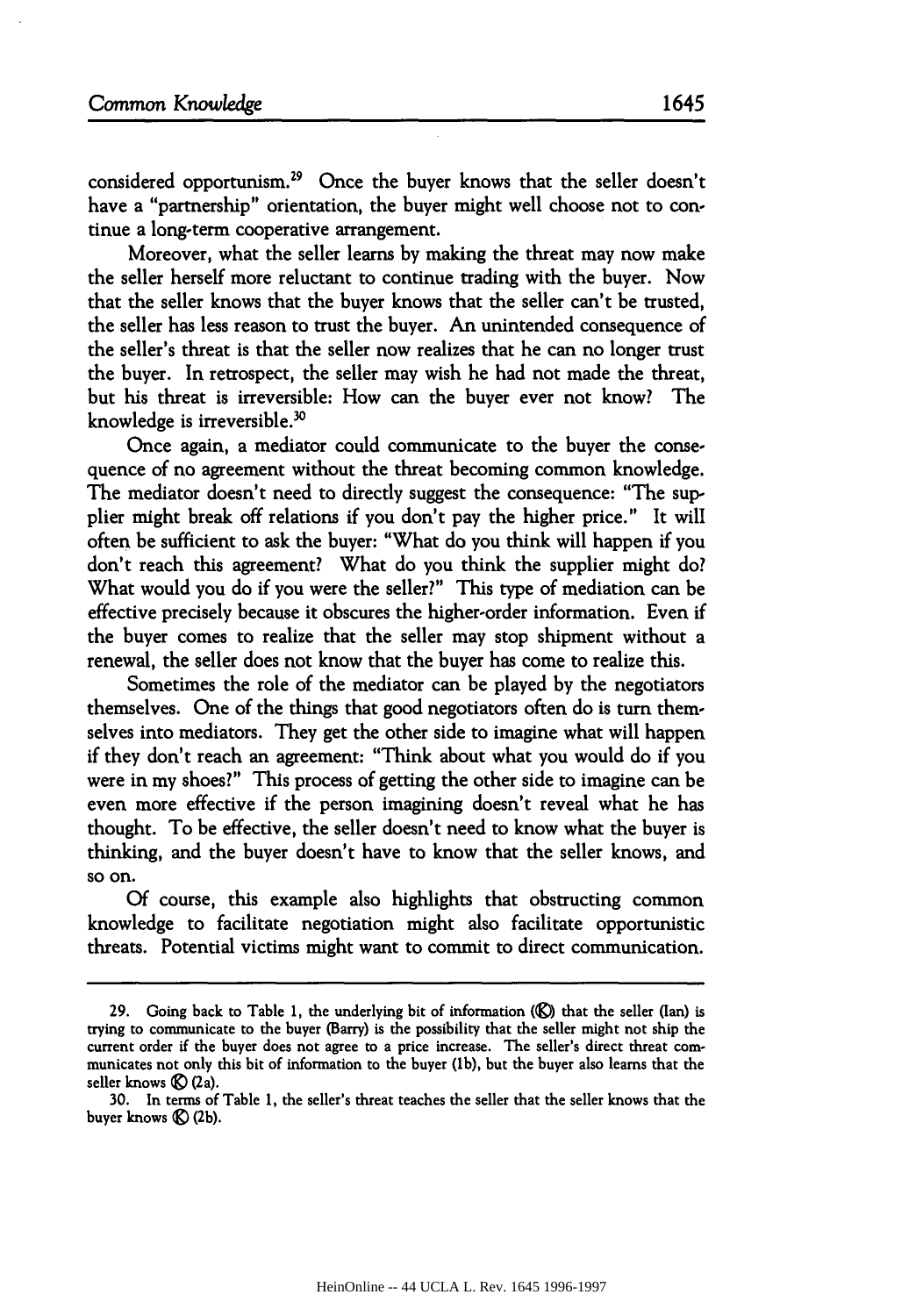If the parties understand that opportunism would become common knowl. edge, they might act more civilly.

All of our examples are constructed to show how common knowledge can impede settlement, but there are many contexts in which *creating* common knowledge is a goal of at least one of the parties. The powerful urge to have your "day in court" is in part a desire to have the other side's guilt (or your own innocence) become not only common knowledge between the litigants, but to the public generally.<sup>31</sup> Even in private negotiations, it may be important for me to obtain an explicit acknowledgment of your prior wrongdoing before we proceed to a settlement.<sup>32</sup>

3. Example No. **5:** A Gratuitous Threat

In this example, we turn to a case study showing how a direct threat can cause a negotiation to unravel. The Harvard Negotiation Project filmed a simulation of an "unscripted and unrehearsed" negotiation, entitled "The Hacker/Starr Negotiation."<sup>33</sup> In this simulation, Hacker and Starr were partners in a computer software joint venture. Hacker's job was to come up with ideas and write the computer code; Starr was a dentist who provided capital. The dispute concerned the rights to a screen-saver program written by Hacker. Hacker claimed he owned the program because Starr had repeatedly vetoed the idea (repeatedly), and because Hacker had written the program on his own time. Starr claimed the joint venture owned the program because it was written with a company computer, and because the partnership agreement was broadly worded to give the partnership the rights to any software written by Hacker.

The first portion of the mediation was a tremendous success. The parties overcame the acrimony and rancor from a previous meeting and

<sup>31.</sup> See Trina Grillo, The Mediation *Alternative: Process Dangers for* Women, **100** YALE L.J. 1545 (1991). Hence in victim/offender mediation when mediators strongly counsel criminal victims to "own their own feelings" (that is, not directly blaming the criminals), they may be destroying value. See Jennifer Gerarda Brown, The *Use of* Mediation *to Resolve Criminal Cases: A Procedural* Critique, 43 **EMORY** L.J. 1247 (1994). In trying to preserve relationships, mediators at times overlook the legitimate desires of individual negotiators to directly confront their adversaries and thereby make certain information common knowledge.

<sup>32.</sup> It is not enough that I know you acted badly and you know you acted badly. I may want explicit acknowledgment that "you know I know" and "I know you know I know."

<sup>33.</sup> Videotape: The Hacker/Starr Negotiation (Harvard Negotiation Project 1985) (on file with the Program on Negotiation at Harvard Law School). The two negotiators had previously met neither their clients nor each other. Hacker and Starr were actors who were told the basic simulated facts giving rise to the dispute and were only instructed to do "the best they could for themselves."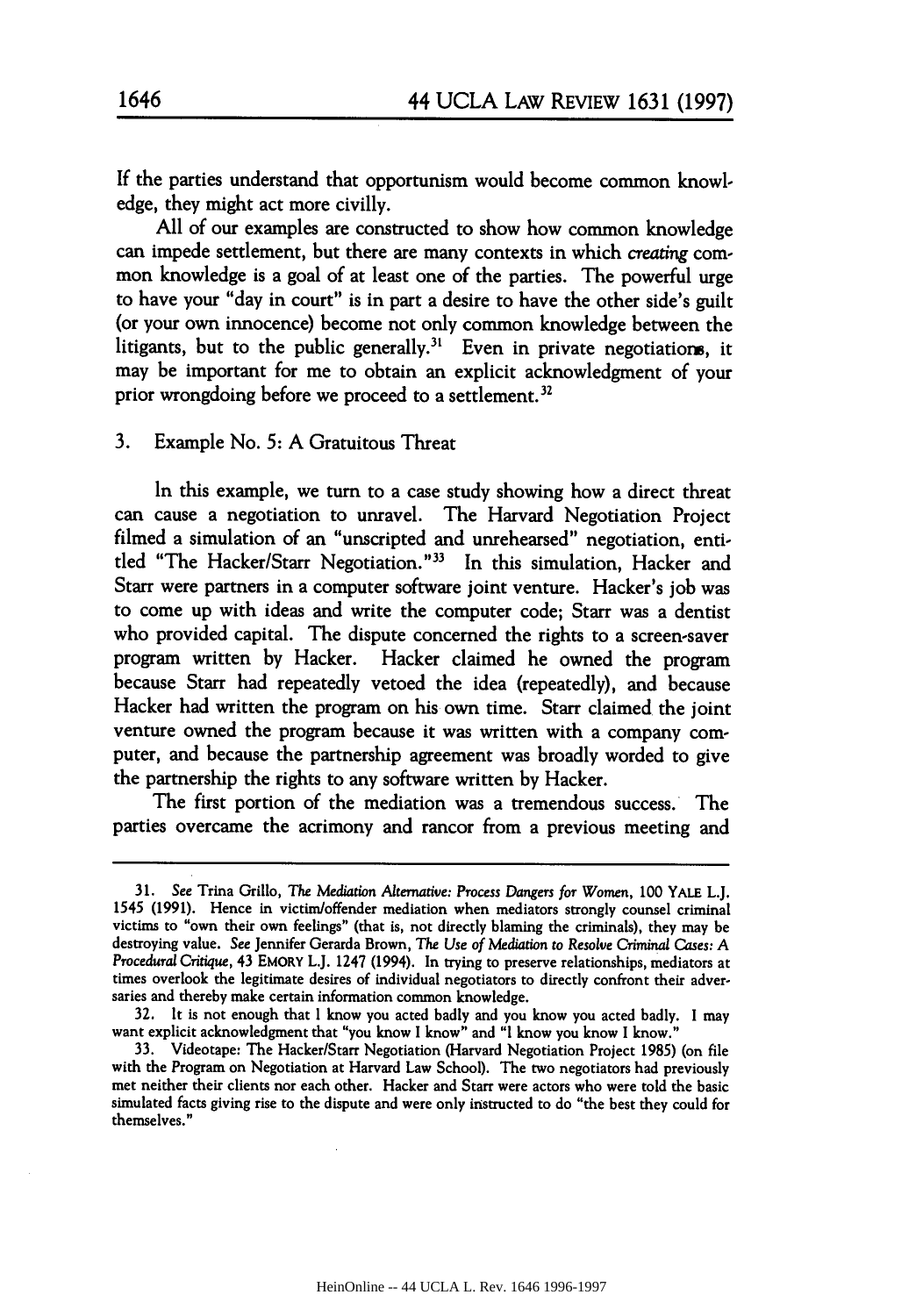agreed in principle to continue their partnership with a warm sense of goodfeeling. They then began discussing how to divide the profits from the screen-saver program. Hacker (who had been carefully trained/coached **by** his negotiation adviser) tried to turn the discussion toward brainstorming about possible options to resolve the remaining dispute. Hacker began **by** suggesting the possibility of either arbitration or a **5%** Starr/95% Hacker split of the profits. The following conversation ensued:

| Hacker: | Arbitration is a good possibility And also, I've<br>already offered 5-95 and that's another option. But   |
|---------|-----------------------------------------------------------------------------------------------------------|
|         | maybe there're more [options]. Name more if you                                                           |
|         | think of one.                                                                                             |
| Starr:  | Well, one of the options is litigation that I could sue<br>you.                                           |
|         |                                                                                                           |
| Hacker: | Sue me?                                                                                                   |
| Starr:  | Well, you wanted options.                                                                                 |
| Hacker: | So, I will put that down. "Sue Allen." For what?                                                          |
| Starr:  | [Reading from paper] First of all, you breached your<br>contract. You disregarded the Board of Directors. |
|         | Managed poorly. You did not devote full time to the                                                       |
|         | company You caused a decline in the revenue of                                                            |
|         | the company.                                                                                              |

Starr's insistence on explicitly stating his willingness to sue and explicitly listing all of Hacker's bad acts almost ruined the deal. In the film, Hacker became visibly despondent, slumping back in his chair and lowering his head.

Starr's threat was gratuitous. It was already obvious that a suit was an option. Hacker had been asking for only non-litigation options. The parties had already agreed to the much more important aspects of the deal (a new management structure and a new capital infusion). Starr was trying to say: "Your BATNA is not as strong as you think." But the communication was gratuitous because Hacker had already indicated that if he was in Starr's shoes he would feel slighted (and would want to pursue litigation). It was as if the dentist couldn't help but say: "Good thing that you are finally being reasonable, because here are all the ways I was going to let you have it if you weren't." Starr's statements almost killed the deal because Hacker suddenly felt very uncomfortable continuing a long-term partnership after Starr coolly described how close he had been to suing Hacker. Hacker knew Starr was not currently planning to sue him (because they had, in principle, decided to rededicate themselves to the joint venture)', but the very knowledge that Starr is the type of person who would do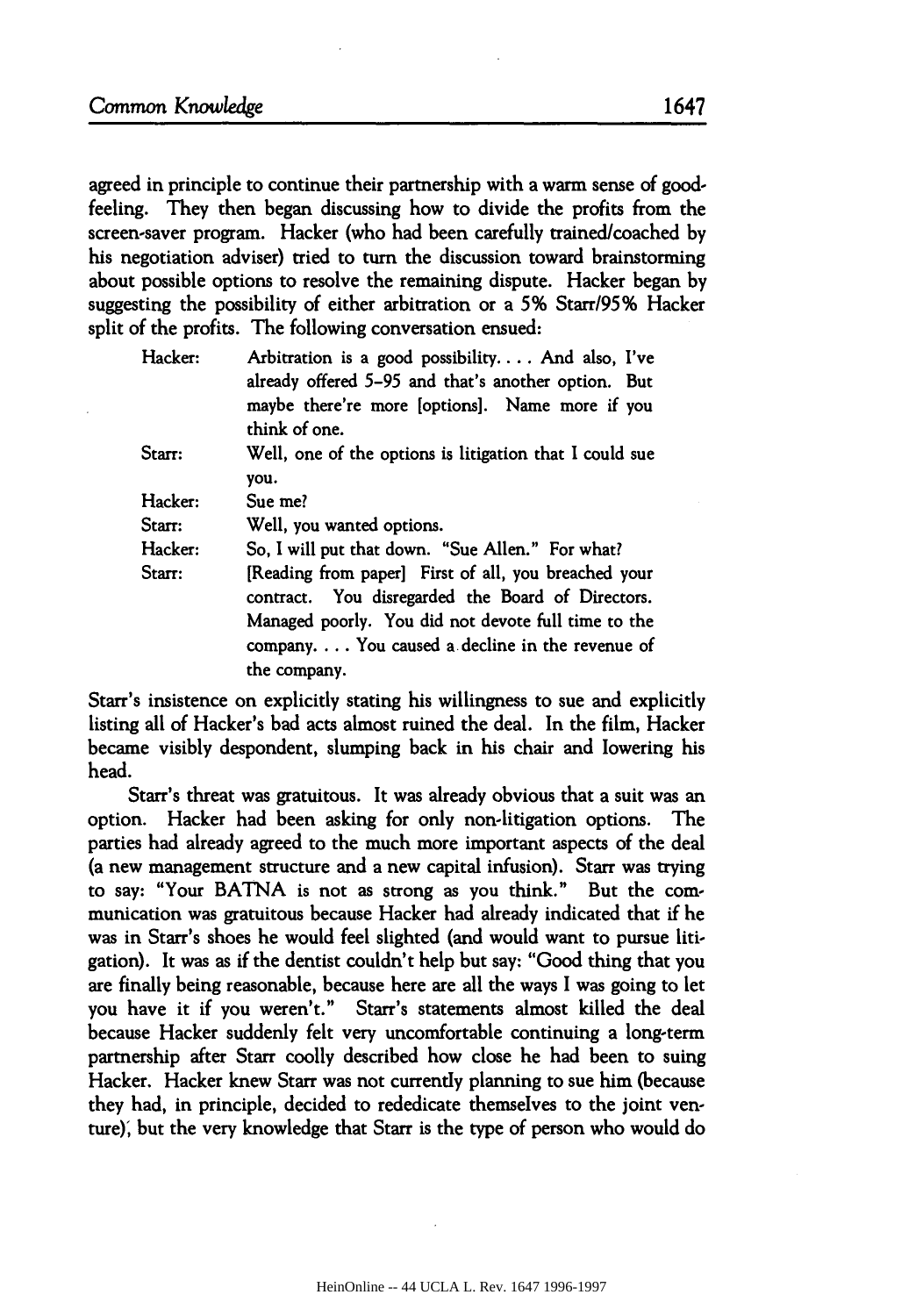this told Hacker that maybe Starr was not the type of person with which he wanted to have a long-term relationship. And more importantly for our purposes, Hacker may have had trouble maintaining his concessions (for example, the offer to arbitrate) once it becomes common knowledge that his concessions were the by-product of an explicit litigation threat.

4. Example No. **6:** A Threatening Lie-An Example of Second-Order Communication

We end this section with a discussion of how a negotiator might respond if she catches the other side lying in negotiation. Imagine you are a supplier for a large corporate buyer. The purchasing agent for this corporation comes to you and says: "If you don't lower your price, I will buy from Acme who has offered me a **15%** lower price." By some means, you find out that the purchasing agent is lying. What should you do?

Your initial impulse might be to directly confront the purchasing agent and say "you're lying." The purchasing agent has claimed (falsely) she has a strong BATNA. But unlike our earlier examples, the response is not "Your BATNA isn't as strong as you think," because the buyer already knows that her BATNA is weaker than she has claimed. Instead, the impulse is to say in effect, "I know what you already know (that your BATNA is weaker than you've claimed)." Your impulse then is not to communicate firstorder information, but instead second-order information.34

The problem now is that conveying this second-order information-I know that you know you are lying-may embarrass the purchasing agent in ways that make it impossible for her to continue to buy from you. The purchasing agent may be willing to lie but would be ashamed about having been caught lying. And even if she isn't ashamed, for the sake of your reputation, you may have to end the relationship: You can't let others (even liars) know that you're the type of person who does business with someone who is known to be a liar.

Instead of making the purchasing agent's lie common knowledge, it might be more productive to respond with a "white lie"<sup>35</sup> of your own: "Well, Acme may be able to cut its price, but I think that the quality of

<sup>34.</sup> In terms of Table 1, Ian is the purchasing agent; Barry is the seller, and the first-order information **C)** is that the claimed Acme price discount is false. Because he is not a pathological liar, Ian already knows that the claimed discount is false (la). Because Barry has independently learned of Acme's true quote, Barry also knows that Ian's claim is false **(lb).** But Barry's impulse is to let **lan** know that Barry knows the claim is false **(2b).**

**<sup>35.</sup>** For an insightful discussion on the ethics of "white lies," see Gerald B. Wetlaufer, The *Ethics of* Lying in *Negotiations,* **75** IOWA L. REv. 1243 **(1990).**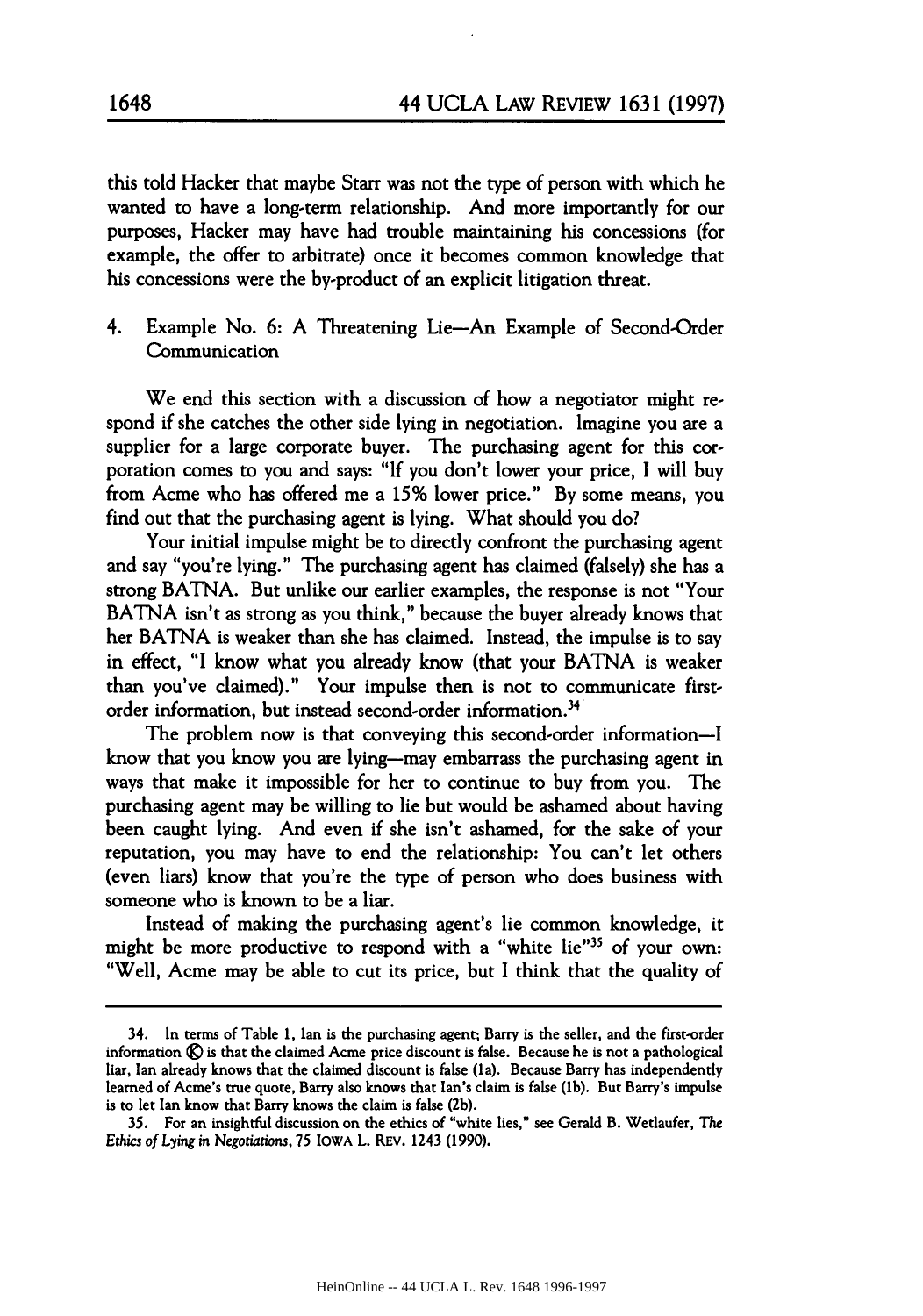our product is better and I hope that in spite of the price difference, you'll still be willing to continue buying from us." Even if there are no real quality differences between your own and Acme's goods, your white lie allows the purchasing agent to "save face" $36$ -to continue to buy from you without her lie becoming common knowledge. If the purchasing agent comes back and ultimately buys from you, she does not know that you know she's a liar.

Of course, if the goods in question are really homogeneous commodities, the purchasing agent may guess that you have caught her in a lie. But even then the white lie might facilitate trade because you won't be sure whether she received the message. It's embarrassing enough for her to have to buy from someone who knows she lied, but it's even more embarrassing to buy from someone who knows she knows that she has been caught. Thus, even if the white lie communicates second-order information (and it might not), it can still facilitate trade by impeding the communication of even higher-order information. It might be useful to let the purchasing agent know that you are on to her, but keep yourself in the dark about whether she ever got the message.

Here again a mediator could help implement a similar outcome. It is much less embarrassing for a mediator to confront (perhaps indirectly) the purchasing agent about the lie, because the purchasing agent will not have to deal with the mediator on a long-term basis. The lie may become common knowledge between the mediator and the purchasing agent, but this may be much less troubling than making the lie common knowledge between the seller and the purchasing agent. $37$ 

B. Don't Claim So Much Because My BATNA Is Stronger than You Think

It is often effective to educate the other side about the strength of your BATNA. Instead of saying: "Don't claim so much because your BATNA is weaker than you think," you might want to say: "Don't claim so much because my BATNA is stronger than you think." Indeed, this was the purpose behind the purchasing agent's claim (albeit false) in the last example: **My BATNA** is stronger than you think it is (because I can get a great

<sup>36.</sup> In international diplomacy, giving your adversary an option to "save face" can be a way of obscuring whether she has capitulated to your threat. See ERVING **GOFFMAN, INTERACTION RrrUAL: ESSAYS IN FACE TO FACE** BEHAVIOR **6-7 (1967)** (describing the nature of saving face).

**<sup>37.</sup>** The purchasing agent may be particularly averse to public knowledge of her lie if she fears punishment from her superiors in the corporation.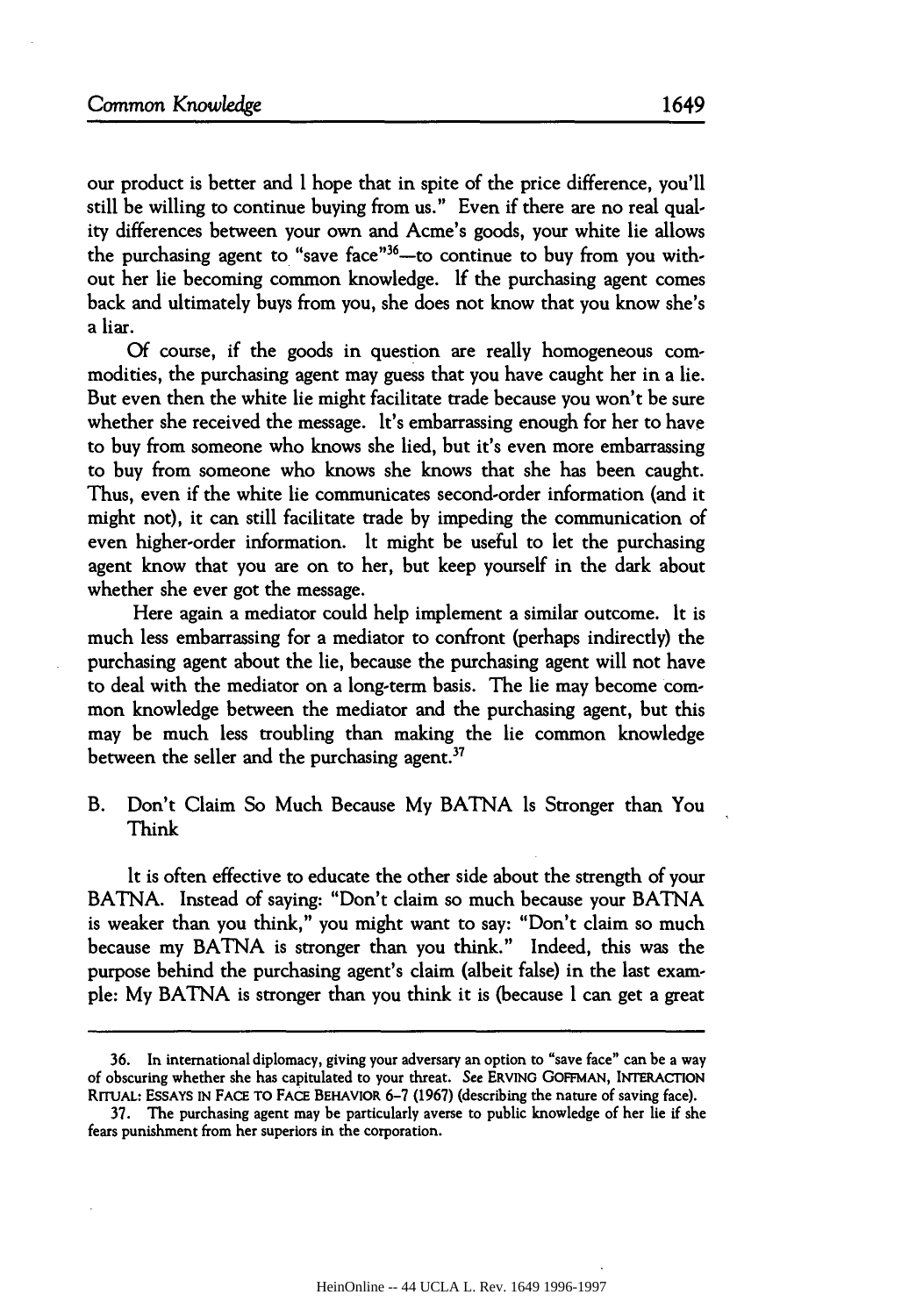price from Acme if I don't buy from you), so you'd better claim less (that is, cut your price).

Yet the reason why a speaker's BATNA is unexpectedly strong can be just as much of a put-off as the reason why a listener's BATNA may be unexpectedly weak. Accordingly, there may be times when a negotiator will want to communicate first-order information explaining why her BATNA is unexpectedly strong, but will not want this explanation to become common knowledge. In such situations, as before, caucus mediation and indirect communications might be of use.

**1.** Example No. **7:** Threatening Artificial Scarcity

One of the ways to increase your BATNA is to induce (or threaten to induce) artificial scarcity. Imagine that Nintendo is negotiating with Toys "R" Us ("Toys") over how to split \$100 of profits on each of its video machines for a particular Christmas shopping season.<sup>38</sup> Nintendo might begin the negotiation by revealing there is an unexpectedly strong demand for its machines. Toys might respond that Nintendo still needs to use Toys as a retail outlet if Nintendo wants to sell one million units this season (Nintendo's total productive capacity). Accordingly, Toys could argue: "We both need each other and therefore we should split the \$100 profits per machine."

In turn, Nintendo might threaten to reduce its productive capacity to increase the strength of its BATNA. In essence, Nintendo would be saying: "While we need you to sell one million units, if you don't agree to give us more of the profits, we will only produce 750,000 machines. We won't need you (or any other particular retailer) if we reduce our production. In that case, you'll be scrambling to get any units that you can, and you'll be happy to give us most of the profits. So you (Toys "R" Us) should agree to

**<sup>38.</sup> A** true-to-life narrative about Nintendo's marketing success is included in BRANDENBURGER **& NALEBUFF,** supra note **25,** at **111.**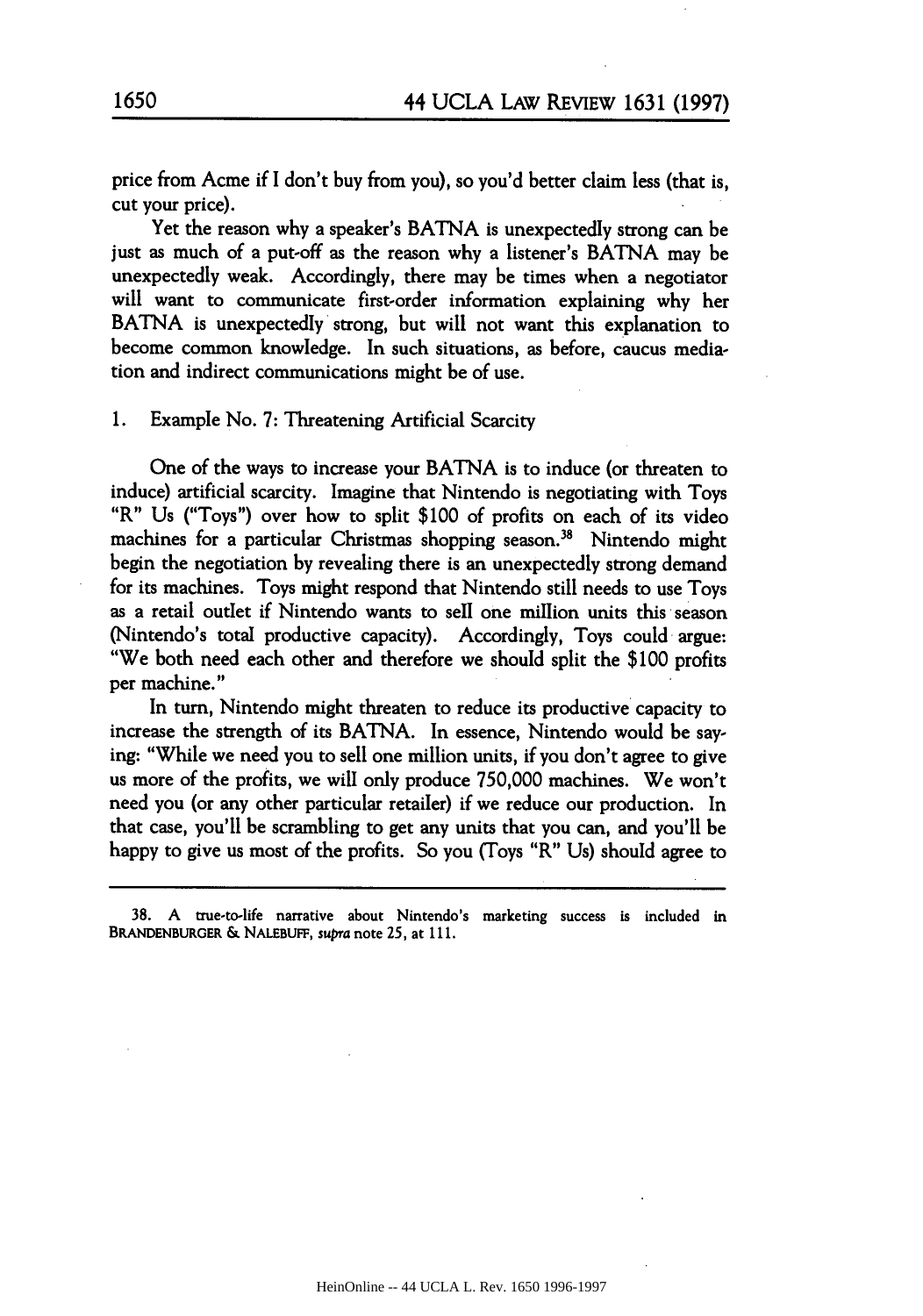let us have most of the profits, or we will create artificial scarcity which means we won't need to deal with you at all."

As should be obvious by now, the problem for Nintendo is that while it might want to communicate this first-order information to Toys, it might not want this threat to become common knowledge. Toys might be reluctant to continue a long-term relationship with a seller who knows that Toys has caved in to a threat.<sup>39</sup> Moreover, making the threat common knowledge may reduce Nintendo's ability to trust Toys' future marketing efforts-after all, what kind of company is willing to continue dealing with a supplier that opportunistically threatens to reduce quantity?

The larger point of this example is that negotiators will, at times, want to communicate information not about what the speaker will do to reduce the listener's payoffs absent an agreement, but what the speaker will do to increase her own payoffs absent an agreement. Fisher and Ury explicitly detail a variety of ways negotiators can strengthen their BATNA or weaken those of the other side.4° To be effective, these BATNA changes must not only be communicated, but must be communicated in a way that does not queer the deal. Direct communication that makes these threatened BATNA changes common knowledge can ultimately be counterproductive-hence creating the possibility for caucus mediation and indirect communication to facilitate trade.

While we have focused almost exclusively on BATNA talk, negotiators might also want to communicate about any of the other underlying variables that affect distributive negotiations. For example, game-theoretic models of bargaining often turn on the parties' cost of bargaining or degree of rationality.4' And Jennifer Gerarda Brown in this symposium has sug-

<sup>39.</sup> Studies in experimental economics indicate that people will incur some loss in order to punish others for unfair behavior. See Daniel Kahneman et al., Fairness *as a* Constraint on Profit Seeking: Entitlements in the Market, **76** AM. EcON. REV. **728 (1986).**

<sup>40.</sup> **See** ROGER FISHER **ET AL., GETTING** TO YES: NEGOTIATING **AGREEMENT** WITHOUT GvINo **IN 183-84 (2d** ed. 1991).

<sup>41.</sup> **See, e.g.,** Ian Ayres, Further Evidence of Discrimination in New Car Negotiations and Esti*mates of Its* Cause, 94 MICH. L. REV. **109** (1995).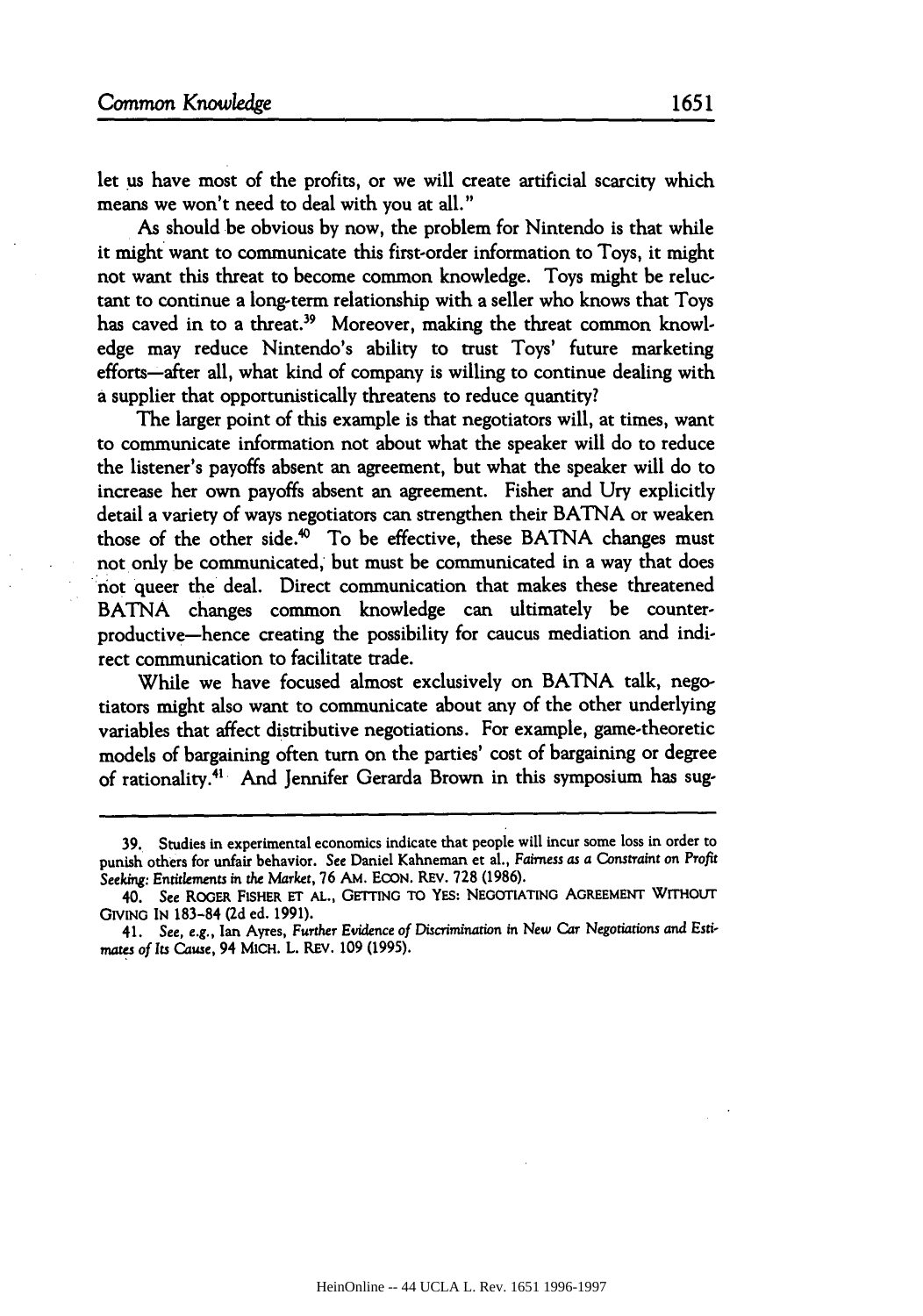gested "satiation" and "optimism," theories of hope that might affect distributive negotiations. $42 \text{ O}$ ne can easily imagine a negotiator saying: "Don't claim so much" because:

(a) I'm less rational than you think;

- (b) My bargaining costs are lower than you think;
- (c) Your bargaining costs are higher than you think;
- (d) I'm more optimistic than you think, etc.

To make these claims credible, the speaker will often have to explain why the world is different than the listener thinks. Before providing direct explanations, the wise negotiator will consider the ramifications of communicating higher-order information.

#### III. "VALUE CREATION" TALK

The common-knowledge problem can also be a barrier to integrative bargaining. In integrative settings, parties have more to bargain about than simply the price, because the joint gains from trade can be increased if nonprice terms are chosen wisely. Under such circumstances, it will often be mutually advantageous for one side to communicate information of the kind: "We'd have larger gains from trade, if you would (agree to) do X." The problem is that ongoing relationships emphasizing that I would like "X" often contain an implicit insult that you have been producing "not X" in the past. Communicating the first-order information (containing this implicit insult) facilitates integrative bargaining, but communicating higherorder information can embarrass and erode the trust of both sides to the negotiation.

A. Example No. **8:** Misfeasance

Imagine you are negotiating an extended employment agreement with your employer. You enjoy your job, but you would be happier if your boss used (more effective?) deodorant. You know that she needs it, but she does not use any. What should you do?

You could tell her directly. But by now, it should be obvious that to do so would convey not only the first-order information of interest, but also higher-order information: "I know that you need deodorant," and "You know I know you need deodorant." The implicit fact that "your body odor

<sup>42.</sup> **See** Jennifer Gerarda Brown, The *Role of Hope* in Negotiation, 44 UCLA L. REV. 1661 (1997).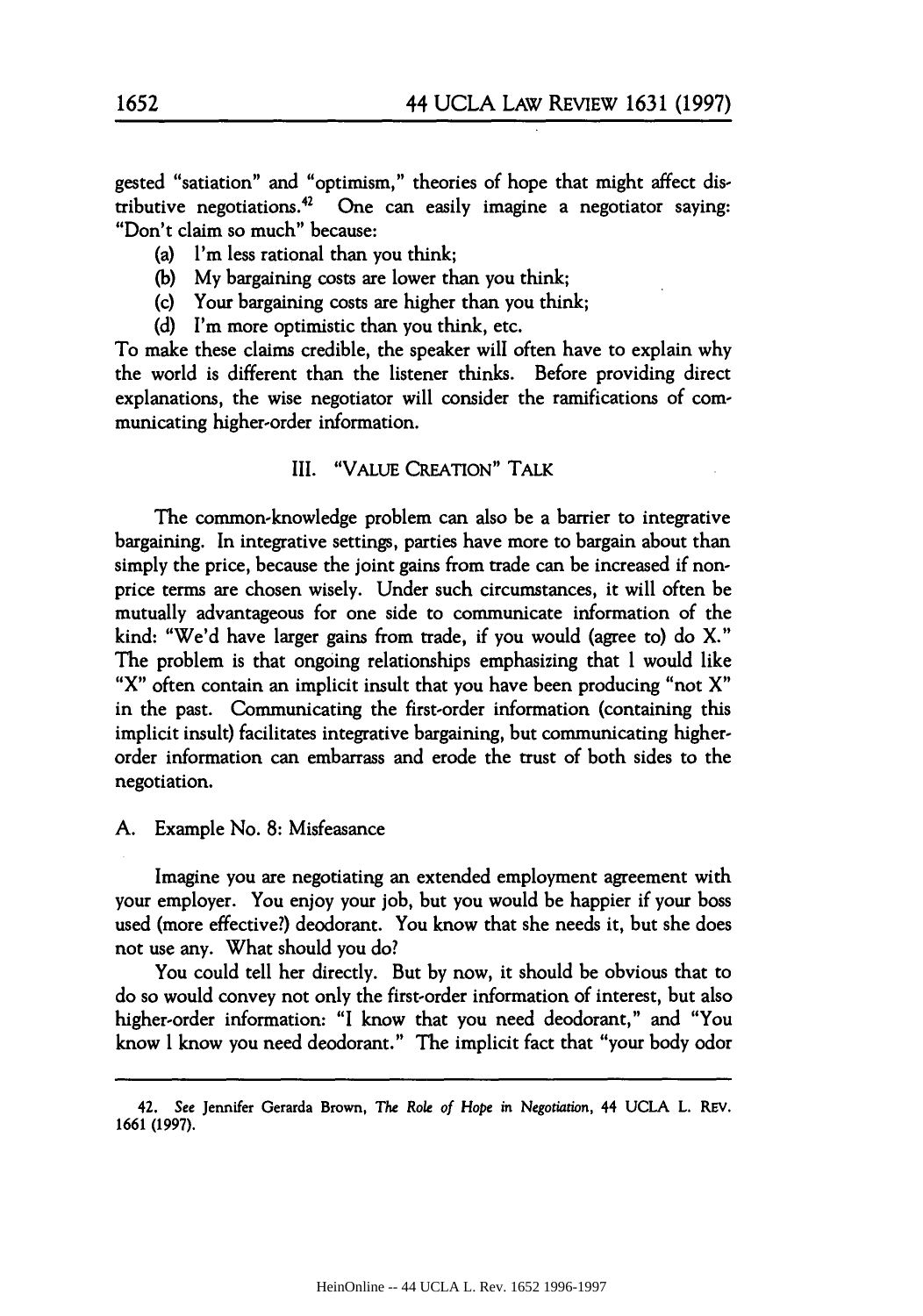has bothered me in the past" can be insulting or embarrassing-especially if it becomes common knowledge. It is easier to correct the problem and preserve your relationship if the boss is not sure that you have identified her odor as a problem, or at least if you are unsure whether the boss knows you know.

Or consider the communication problem that Ian encountered with his child's day care center. He wanted to communicate that he would get more value out of the center if one of the caregivers would give more detailed comments about his child's progress. But Ian was worried that if his criticism became common knowledge (between this provider and him) that everyone would feel uncomfortable. Ian's solution was to communicate using negative pregnants and what mediators call "flip sides."<sup>43</sup> In his evaluation, he stressed how much he appreciated the comments of the two other caregivers (negative pregnant) and instead of saying that he disliked the generic comments of the third, he emphasized that he would appreciate individualized comments about his child (flip sides). While the caregiver probably understood Ian's first-order message, Ian does not know for sure whether she knows his criticism, and moreover, she does not know whether Ian knows that she knows it.

These are both (rather trivial) examples of "misfeasance," in that the listener does not realize that she is doing something that reduces joint value. And as in our previous examples, the speaker would like to tell someone something they do not know without letting them know that the speaker knows it (or without letting the speaker know that they know the speaker knows it).

In these settings, a suggestion box or an anonymous note may have done the trick. Even if the recipient can figure out who sent the note, a sender will be uncertain about whether the recipient knows. Anonymous notes and suggestion boxes can be useful because they may prevent the dissemination of higher-order information.

In other situations, a speaker might want to use indirect or ambiguous statements-taking a chance that the listener will not understand the firstorder message, but in return preserving a kind of "plausible deniability" about higher-order information. In more serious contexts, a speaker might even want to enlist the help of a mediator to send the message.

<sup>43.</sup> When a mediator uses "flip sides," she paraphrases a party's negative statement **by** transforming **it** into a positive statement about what the party desires in the future. For example, if A says "B is always late," the mediator might translate **"A,** you would like B to be more prompt."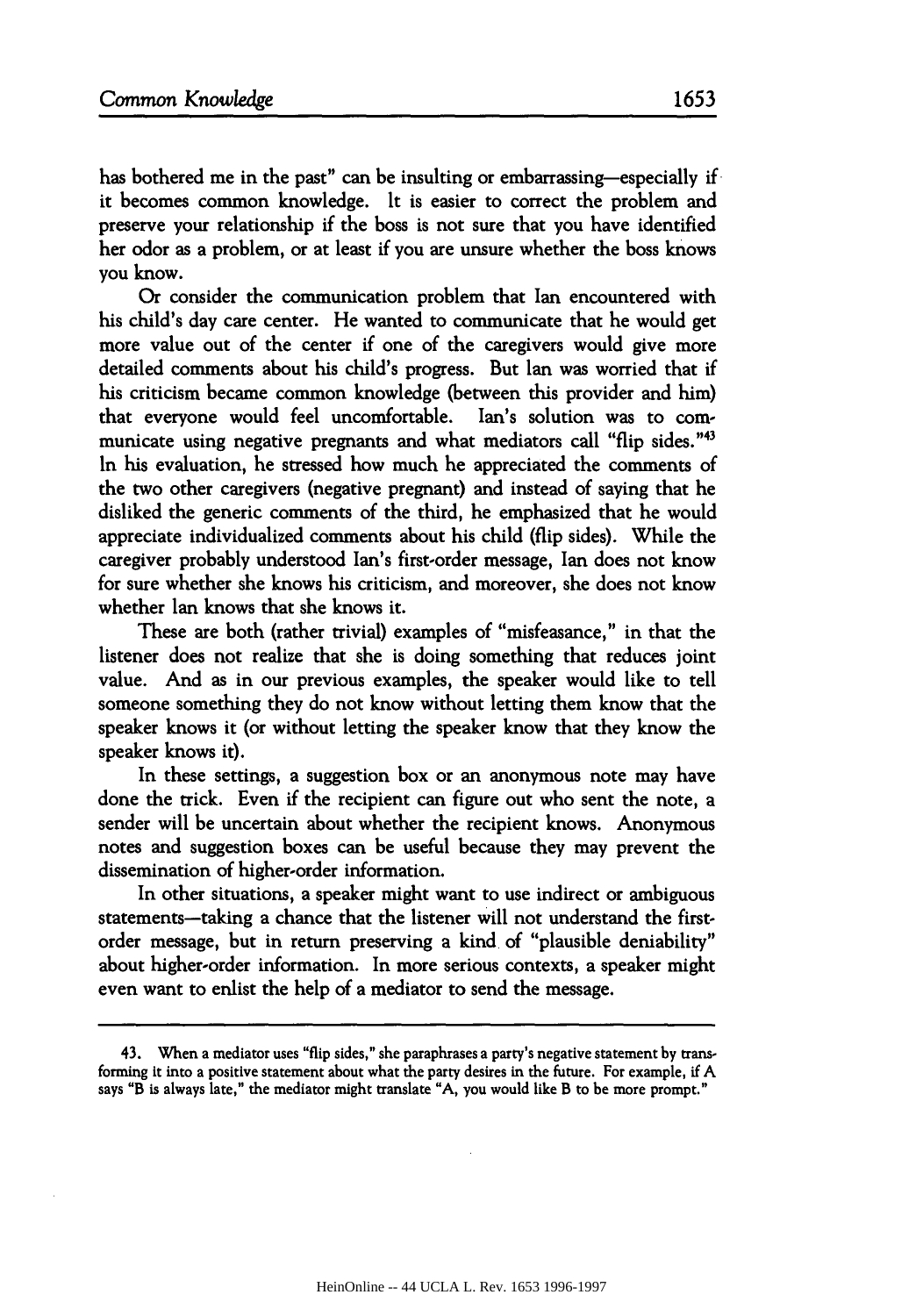## B. Example No. 9: Malfeasance-An Example of Second-Order Communication

In contrast to the unintentional misfeasance of the last section, it is sometimes useful for negotiators to communicate information about malfeasance. Imagine, for example, that a husband is having an affair. 4 The husband already knows that he is being unfaithful. But unbeknownst to him, his wife discovers his infidelity. The wife might want to tell her husband that they could have a better relationship if he would be faithful.<sup>45</sup> In essence, she would be communicating second-order information: "I know what you already know-that you are having an affair."<sup>46</sup>

But as in our previous examples, making the affair common knowledge might cause the relationship to unravel. As an initial matter, the adultering husband may be too embarrassed to continue. He might be too ashamed to live with someone who knows that he had (or is having) an affair. It is one thing to have acted badly but another to be caught. The husband might be able to control how much guilt he feels, but he can't control how much his wife will "guilt trip" him.

Moreover, common knowledge of the adultery might make the faithful wife less willing to continue the relationship. She has to live with the fact that her husband knows she knows and that she did not have the nerve to do anything about it: What kind of person would just sit there and let her husband have an affair and continue living with him? And so, the need to show that she is not a wimp might force her to call it off.<sup>47</sup>

Direct confrontation changes the situation from "the husband knows of the adultery" and "the wife knows of the adultery," to "the husband knows the wife knows" and "the wife knows the husband knows the wife

<sup>44.</sup> We used a coin flip to determine the gender of the adulterer.

<sup>45.</sup> Unlike our earlier divorce example, the wife would not be threatening to divorce her husband if he did not stop ("Your BATNA is weak because **.... ).** Rather she might just be engaging in integrative bargaining ("We would have a more mutually beneficial relationship, if you would....").

<sup>46.</sup> The malfeasance examples in this section are similar to the false-threat example previously discussed. The seller was tempted to tell the purchasing agent about his lie (another type of malfeasance): "I know what you already know-that you have acted badly."

<sup>47.</sup> We can go even further. The unfaithful husband might be willing to continue in a marriage in which his wife knows that he has been unfaithful. But maybe he cannot continue in a marriage in which his wife knows that he nothing about it.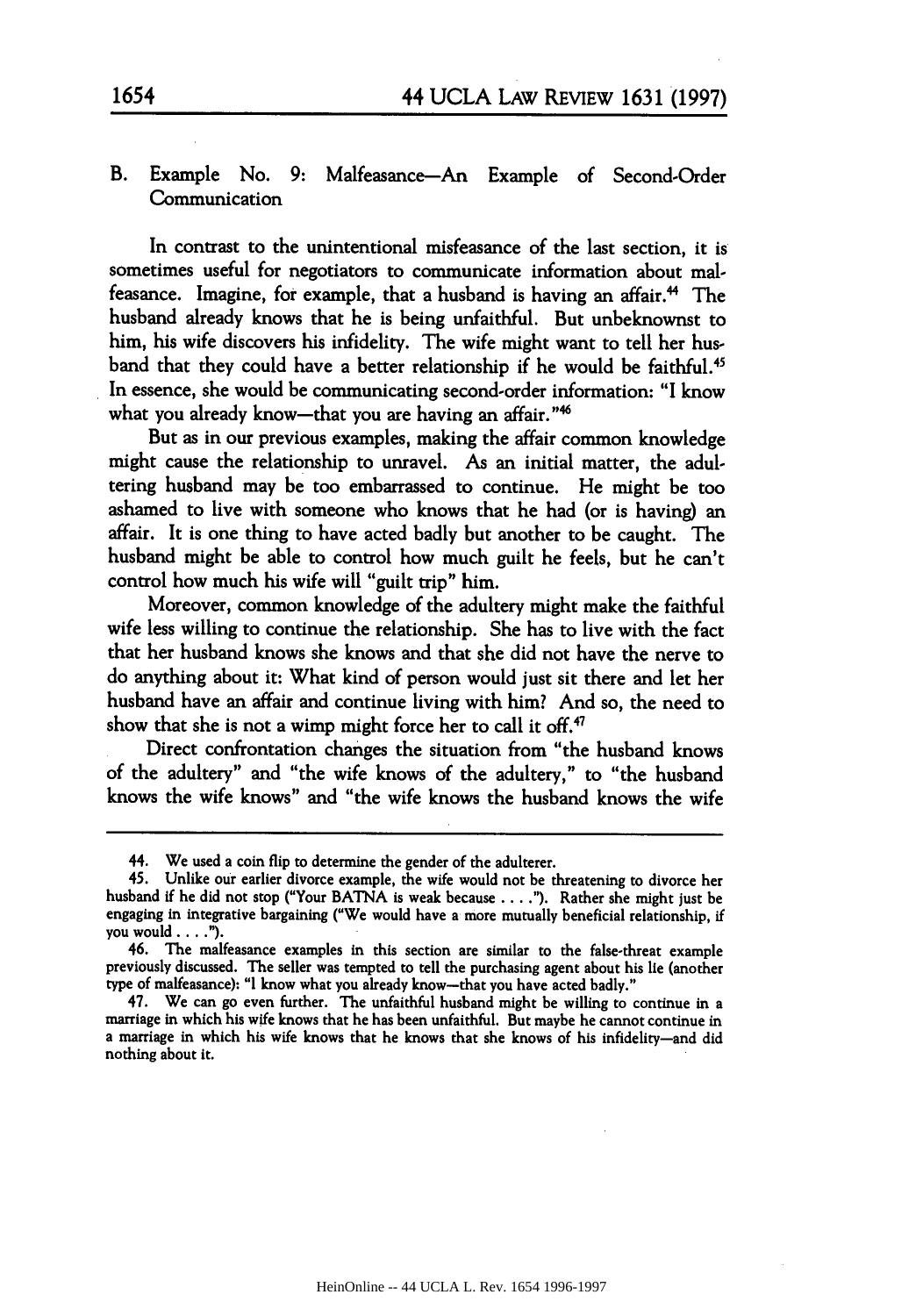knows." These higher-order pieces of information can have destructive consequences. 48

Indirect communication via a mediator or ambiguous statements **by** the wife can, at the very least, let the husband know that his affair might become known. Even if the mediator effectively lets the husband know that his wife probably knows of the affair, the mediation can help preserve the marriage by not letting the wife know that the husband knows she knows, and so on.

While we have used adultery as our example, the same basic story could be told with regard to other types of malfeasance. **If** an employer finds out that her employee has been stealing (or intentionally shirking, etc.), she might want to signal that she knows of the wrongdoing without finding out whether the employee learns of the signal.

Or imagine a parent who has discovered that her teenager has tried marijuana, but does not want the teenager to know she knows. If the teenager's use becomes common knowledge, the parent would be forced to punish or condone the behavior. Punishing would be hypocritical and condoning would send the wrong message. Hence the best outcome is for the parent to be informed (to monitor if the experimentation becomes a problem), but not have the teenager know she knows.<sup>49</sup>

Understanding the potential utility of preventing common knowledge also provides a justification for President Clinton's "don't ask, don't tell" regulation of gays in the military. Judge Eugene H. Nickerson in **Able** v. United States, 880 F. Supp. 968 (E.D.N.Y., 1995), criticized this regulation by arguing in part:

To "accommodate" the privacy of heterosexuals presumably means, for example, to keep their naked bodies safe in the showers from the stares of homosexuals. But if indeed there are homosexuals who wish to peek at naked bodies, they might do so quite as readily when their orientation is a secret as when it is open. The only difference will be that heterosexuals will not know which of their servicemates are homosexuals, and heterosexuals will have reason to have a generalized suspicion of everyone in the showers, hardly a circumstance likely to increase "cohesion."

<sup>48.</sup> This suggests that if you learn that a friend has been the victim of adultery, perhaps you should not disclose the adultery in a way that makes the malfeasance common knowledge between the spouses. The consequences could be quite different if you disclose the adultery to the faithful spouse and let him or her decide whether making the information common knowledge is worthwhile. A similar argument might hold for other forms of malfeasance (such as employee theft), except for third-party interests in deterring bad acts generally.

<sup>49.</sup> While homosexuality is not mal- or misfeasance, some homosexuals and lesbians want their sexual orientation to be an "open secret"-meaning, they want their friends and relatives to know they are gay, but they do not want their orientation to become common knowledge. In some families if the "open secret" of a child's orientation became common knowledge, parents would feel the need-for example, because of religious principles-to break off their relationship or vocally criticize the child. See generally D. A. MILLER, THE NOVEL AND THE POLICE (1988).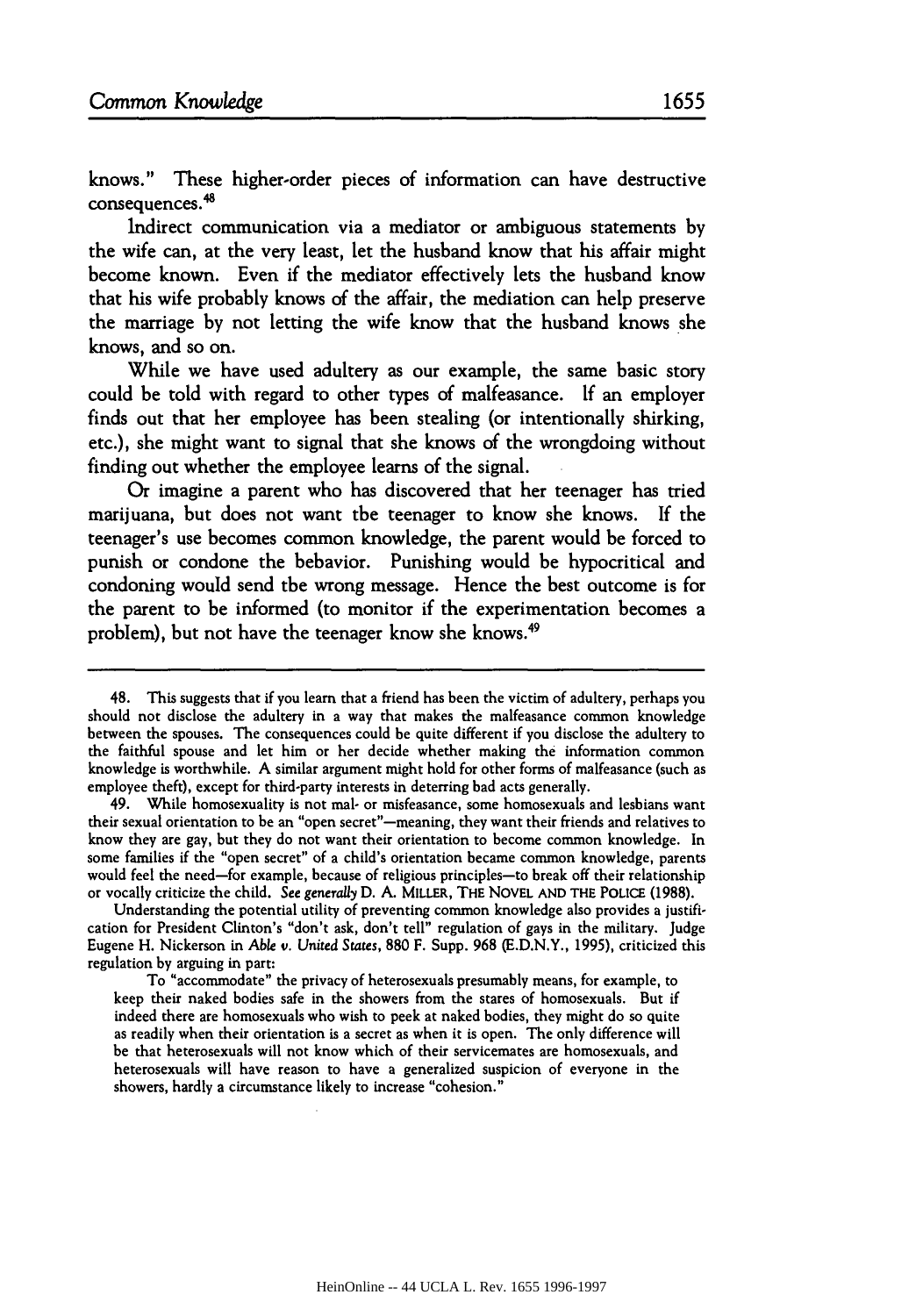As we have shown, directly telling someone "you could do better in the future" often implicitly communicates an insult, "you've been bad in the past." But this direct statement, in turn, might impede settlement because it might also communicate "I know you've been bad" and "You know I know."

#### **CONCLUSION**

Critics might argue that only an article written by two economists would go to such great lengths to show that threats and insults can impede negotiation. But we have argued something more subtle. If these threats and insults merely impeded trade, one could simply counsel-like the Vaudevillian doctor<sup>50</sup>-to stop making such statements. Instead, we have tried to illustrate types of information that negotiators will want to communicate to facilitate trade-but that can become destructive if the information becomes "common knowledge."

One of the classic tough-guy responses to intimidation is the query: "Is that a threat or a promise?" This question implicitly arises during negotiations whenever one party describes what she will do if no agreement is reached. While it is often difficult to distinguish threats from merely describing the consequences of failing to reach agreement, our analysis suggests that higher-order communication might be a necessary element of what it means to threaten (or to insult).<sup>51</sup> Telling the other side about how you will affect her BATNA is likely to be less threatening if she does not know you know (or if you do not know she knows you know).

Mediators often work to increase the objectivity of negotiators. The mediator may serve as an "agent of reality" or engage in "reality checking"-making sure that each party knows both her own and the other

To suggest to heterosexuals that the secrecy policy will "accommodate" their privacy interests is to attempt to mislead them. They are not dunces or ostriches. They can hardly be unaware that because of the passage of the Act homosexuals are serving with them.

Id. at 978. But the regulation need not assume that heterosexuals are either "dunces or ostriches." Bigoted officers might feel pressure to retaliate against any soldier whose homosexual orientation becomes common knowledge. Even if bigoted heterosexuals know the identity of homosexuals in the shower, preserving plausible deniability about their knowledge might foster unit "cohesion." However, to see this potential benefit from the policy does not mean that the benefits outweigh the (civil rights) costs.

<sup>50. &</sup>quot;Doctor, my arm hurts whenever I lift it like this." "Don't lift it like that."

<sup>51.</sup> Communicating second-order information also seems to be a necessary component of successful "irony." **If** Ian ironically tells Barry, "That paper was really *good,"* part of Ian's intent is not only for Barry to know that the paper is bad, but for them to share in the commonknowledge joke that Ian intended just the opposite of what he said.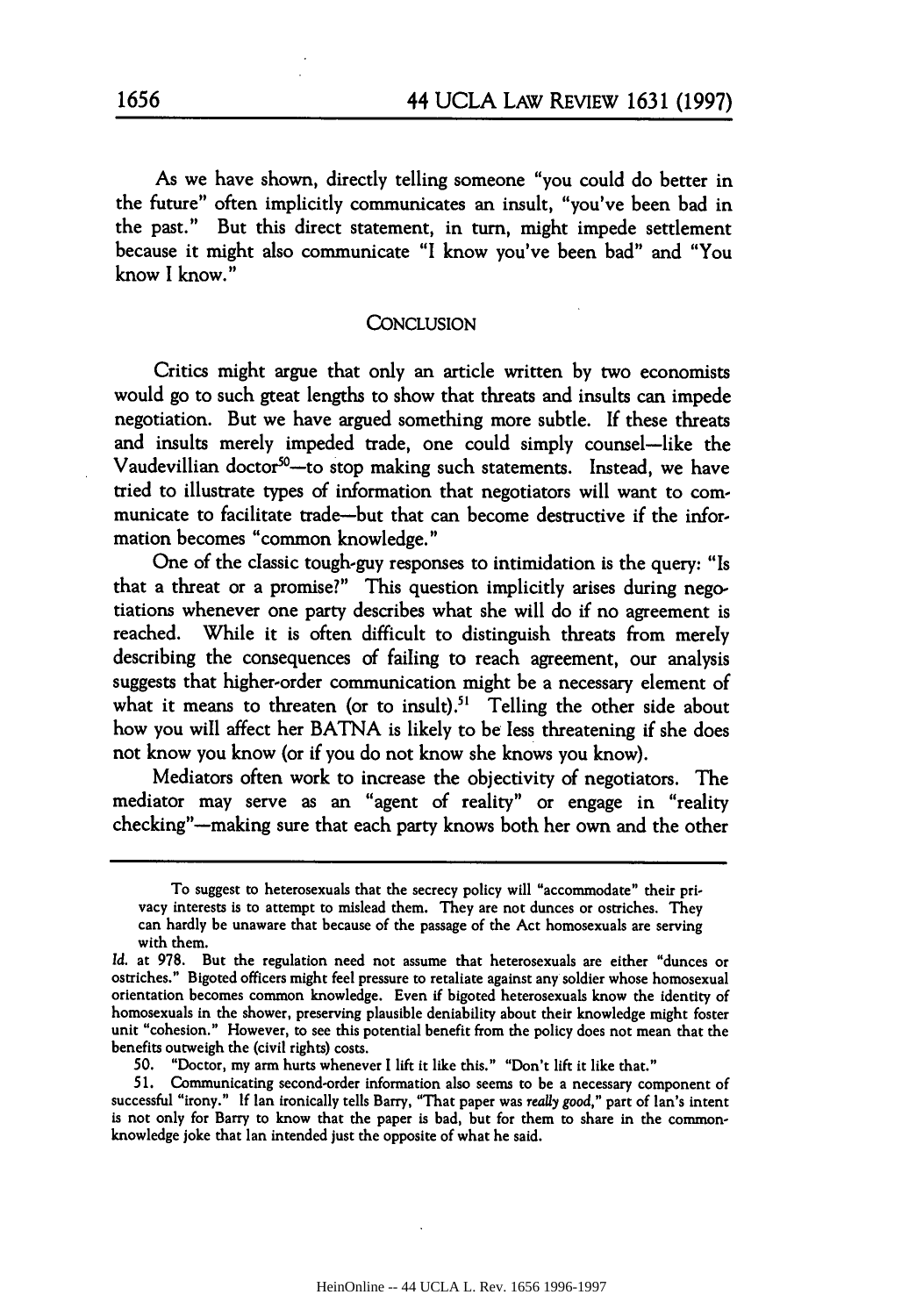side's BATNA. Yet the goal of increasing objectivity could be applied to higher-order information as well. In a trade negotiation, a mediator or a negotiation consultant might want to increase the seller's objectivity about how the buyer perceives the seller. Besides making the seller understand what her BATNA is, it can often be useful for the seller to understand what the buyer thinks the seller's BATNA is. Even if the seller's BATNA is actually weak, she may have more bargaining power because the buyer thinks her BATNA is strong-and she can bluff her way to a favorable agreement. Understanding the other's perceptions of you can be particularly difficult. The other side often does not know as much about you as you do. And it's impossible not to know what you know.<sup>52</sup> (This is why you cannot play chess against yourself.)

Acquiring objectivity about others (and others' perceptions of you) is difficult but does not necessarily require mediation. Mediators are not the only ones who can serve as agents of reality; negotiation consultants, lawyers, and friends can enhance someone's objectivity about herself, about her perception of the other side, and about the other side's perception of her. In theory "reality checks" could be done by each negotiator without the help of a mediator or the other side.

The most difficult challenge is when a negotiator has private information that could make the other side more objective. This Article has attempted to show how communication between the parties can be used to increase each side's objectivity. **If** you have a strong BATNA but believe the other side's perception of you is mistaken, you will be tempted to say: "My BATNA is stronger than you think" (or at other times: "Your BATNA is weaker than you think"). Savvy negotiators will at times turn themselves into mediators and try to increase the other side's objectivity in ways that facilitate settlement.<sup>53</sup>

Caucus mediation can play a central role in helping each side educate the other. Controlling the flow of information between the parties is the only uniquely mediative task.<sup>54</sup> But more objectivity is not always good. Somewhat surprisingly, we have shown that mediators in many instances should not strive to create better objectivity about higher-order knowledge.

<sup>52.</sup> Game-theorists succeed at doing this in highly reductive models. **A** player who knows her own reservation price imagines how the other side-knowing only the distribution from which the reservation price is drawn-would play.

<sup>53.</sup> **Of** course, we are unlikely to hear: "You're mistaken, my BATNA is weaker than you think it is." *But see supra* note 26.

<sup>54.</sup> **See** *generaUy* Brown **&** Ayres, *supra* note 7. Caucus mediation is the most "alternative" of the ADR techniques. It is the only dispute resolution method in which the parties do not speak face to face.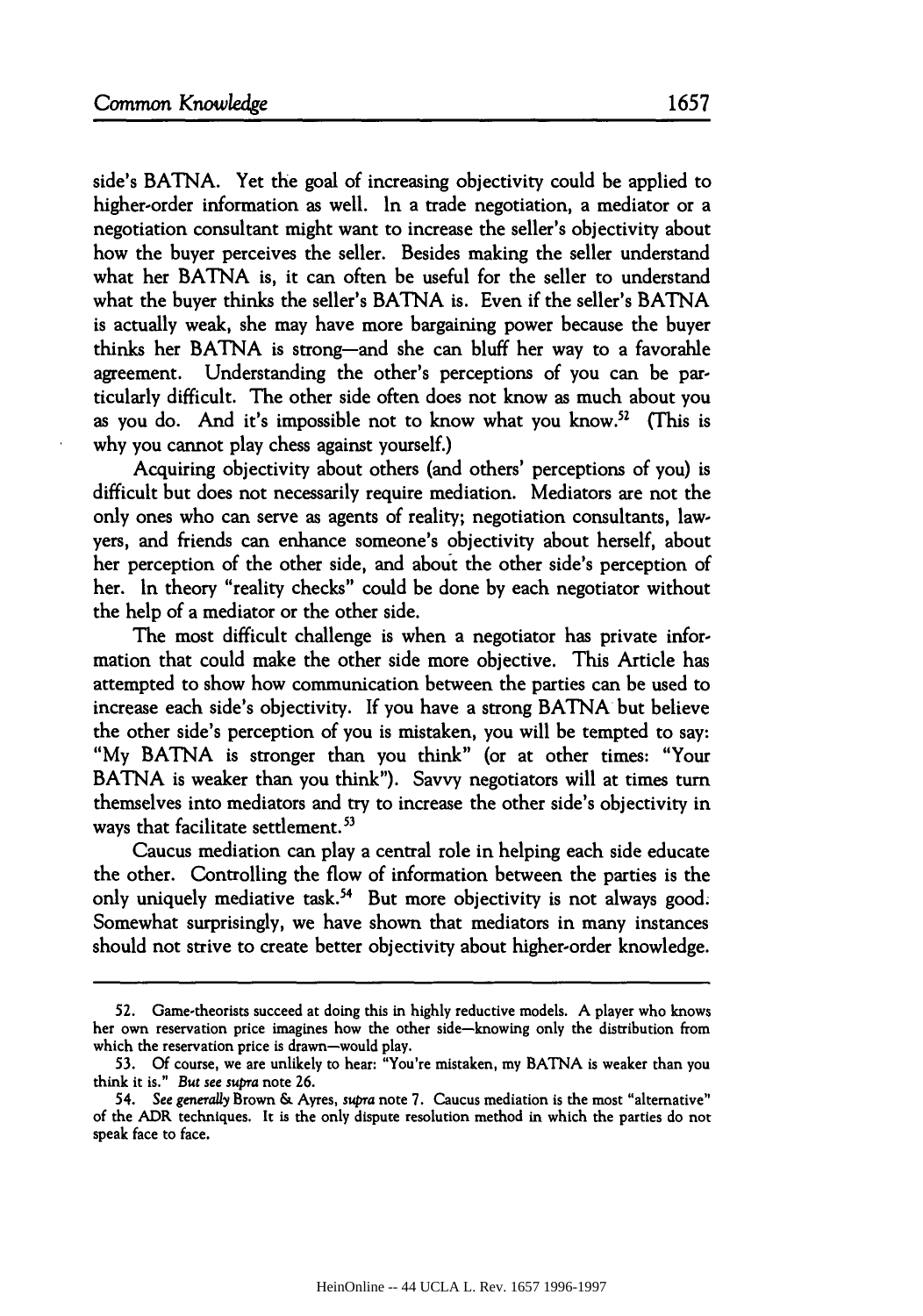It is useful for a seller to be able to communicate to a buyer why the buyer's BATNA is weaker than she thinks, but it can be destructive for this threatening "why" to become common knowledge between the negotiators.

Game-theorists often model private information as the but-for cause **of** inefficient distributive bargaining. In these simple bargaining models, if each side's BATNA was common knowledge, the parties would instantaneously (and costlessly) reach agreement. But we have argued that while the lack of first-order information can impede trade, the presence of higher-order information should at times be thought of as a barrier to negotiation, a transaction cost that might be avoided by ambiguous or indirect communication or **by** caucus mediation.

Our argument provides an economic justification not only for mediation, but for a host of communication techniques that are already in use-such as "negative pregnants" and "flip sides." Our goal, however, is to do more than merely translate current practice into economic jargon.<sup>55</sup> Instead, we believe that more explicit attention to "common knowledge problems" can lead toward a better practice. In closing, we focus on two take-home lessons.

First, in choosing between direct vs. indirect communication, negotiators (and mediators) should focus on the tradeoff between first- and higher-order information. The cost of ambiguous or indirect statements is that the listener may not understand your primary (first-order) message, but the benefit is that the first-order information is less likely to become common knowledge. The optimal degree of ambiguity should turn on the relative size of these benefits and costs. Particularly in ongoing relationships, the costs of making threats and insults common knowledge may outweigh the benefits of clear first-order communication. Mediation and indirect communication can provide a useful, intermediate choice between the extremes of silence or common knowledge.

Second, before speaking, negotiators should consider not only how their speech will affect the perceptions of the listeners, but how speaking will change their own perceptions (even if the listener says nothing in response). Speaking changes your own information set, because now you know that the listener knows something (and you know that the listener

<sup>55.</sup> See Mark **C.** Suchman, *Translation Costs:* **A** Comment *on Sociology and Economics,* 74 OR. L. REv. 257 (1995).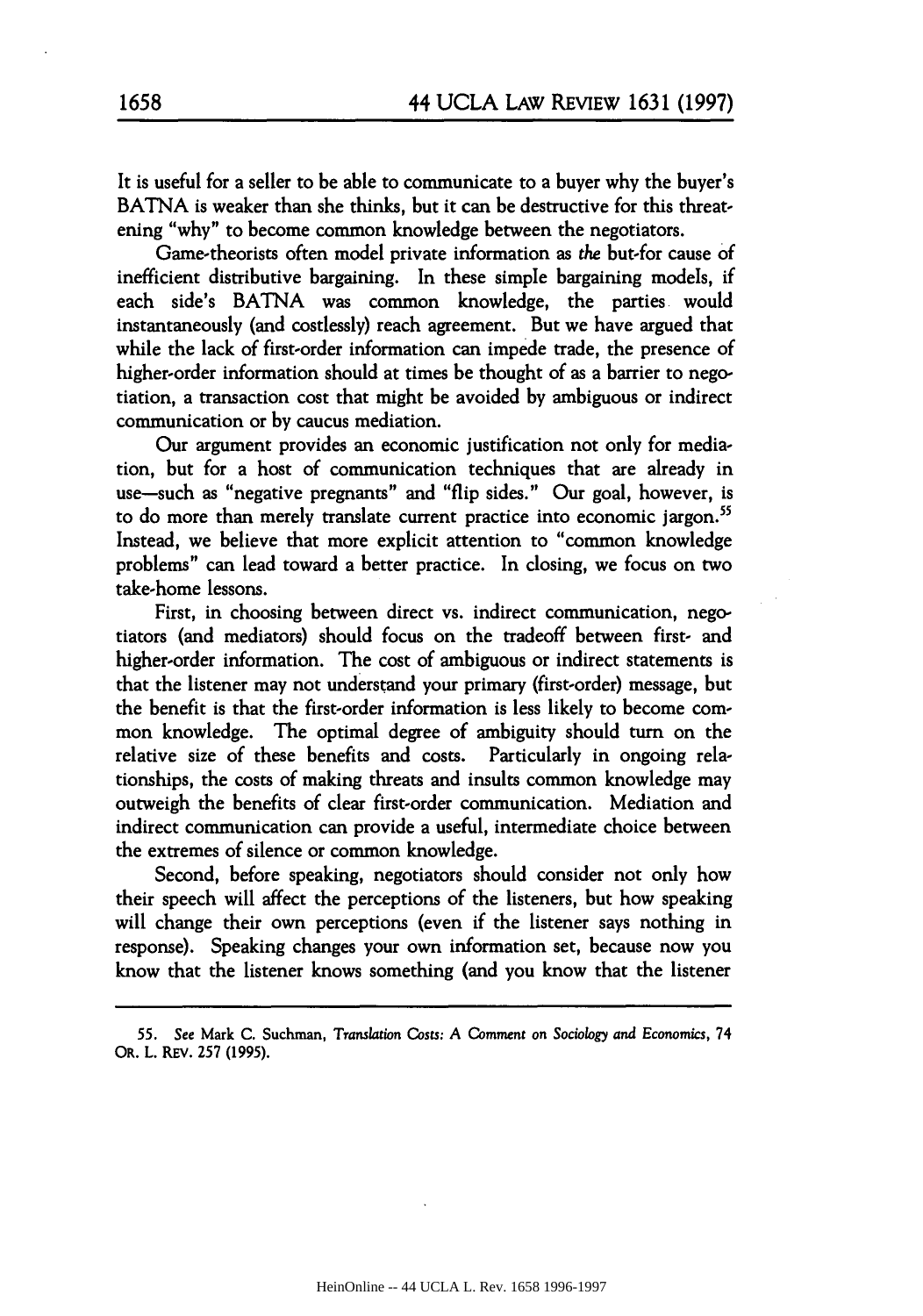knows that you know she knows, and so on).<sup>56</sup> Once we gain higher-order information **by** making a statement ("I know you're committing adultery," or "I will breach my contract if you don't agree to pay more"), we might be forced to break off our relationship ourselves. Savvy negotiators not only think about how their statements will change the other side's "frame," but also, how their statements will necessarily change their own "frame." And here, we are not talking about a cognitive bias story in which we might react differently to a problem if it is framed as a gain or a loss, but instead, we have shown that what you say irreversibly changes what you know.

**56.** We all know the witticism: **"I** could tell you X, but then **I** would have to kill you." Almost always it means: "I would have to kill you because of your additional knowledge." But we have shown that sometimes the phrase might mean: "I would have to kill you because of my additional knowledge."